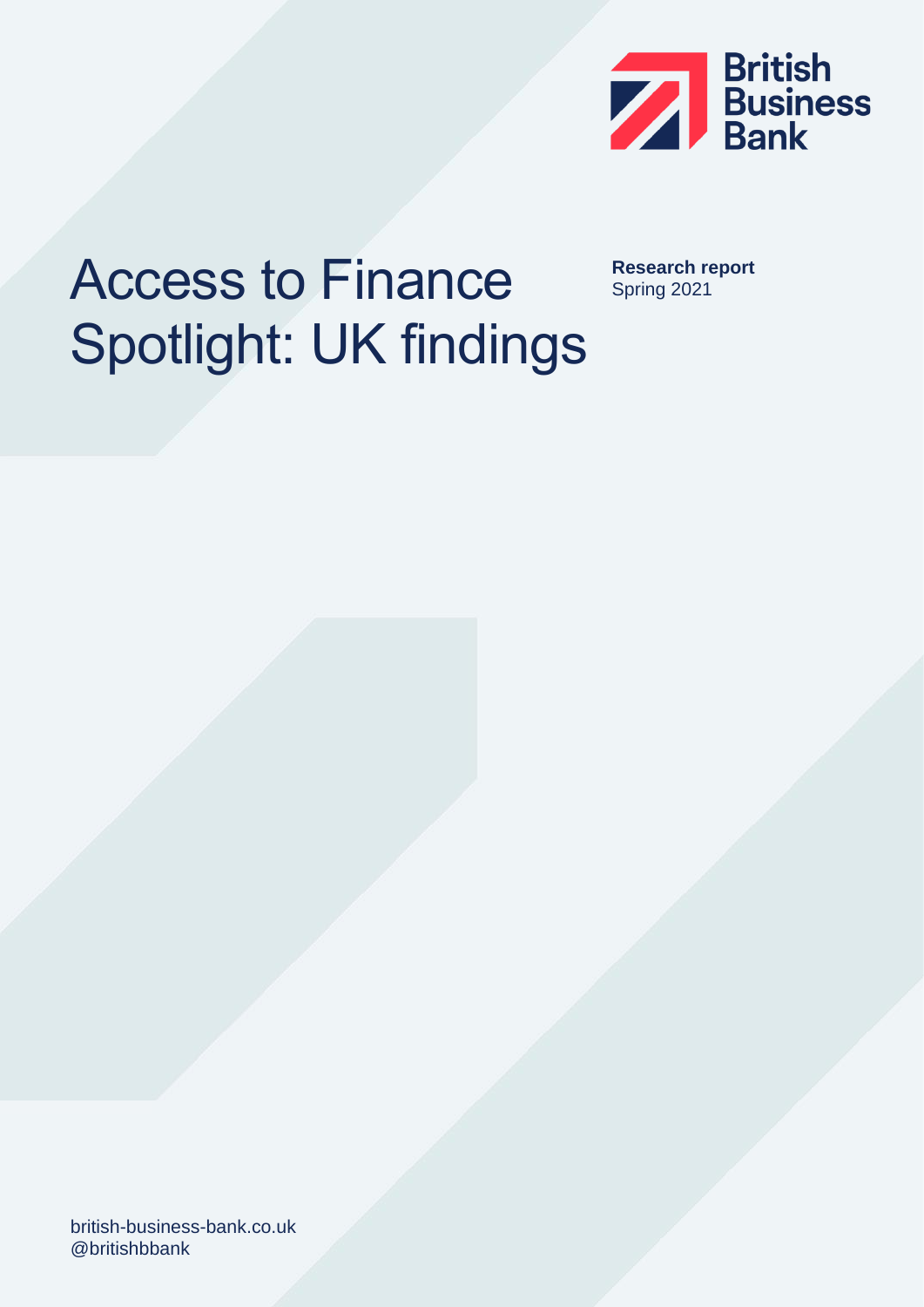# **Contents**

| Summary of key findings                                                       | 3  |
|-------------------------------------------------------------------------------|----|
| <b>Current landscape</b>                                                      | 5  |
| Demand for finance                                                            | 5  |
| Gaps in the supply of finance                                                 | 6  |
| Barriers and enablers to demand and supply                                    | 9  |
| <b>Evolving financial landscape</b>                                           | 12 |
| Impact of Government-backed loan schemes on the future<br>financial landscape | 12 |
| Expectations for demand for finance                                           | 13 |
| Expectations for supply of finance                                            | 14 |
| Enhancing the ecosystem                                                       | 17 |
| Adequacy of the finance ecosystem for SMEs                                    | 17 |
| Developing the ecosystem for the benefit of SMEs                              | 21 |
| <b>ESG and net zero</b>                                                       | 23 |
| Perceieved importance of ESG and net zero                                     | 23 |
| Access to finance for ESG and net zero goals                                  | 24 |
| Conclusions                                                                   | 28 |
| Annex: Methodology                                                            | 29 |
| Legal notices                                                                 | 32 |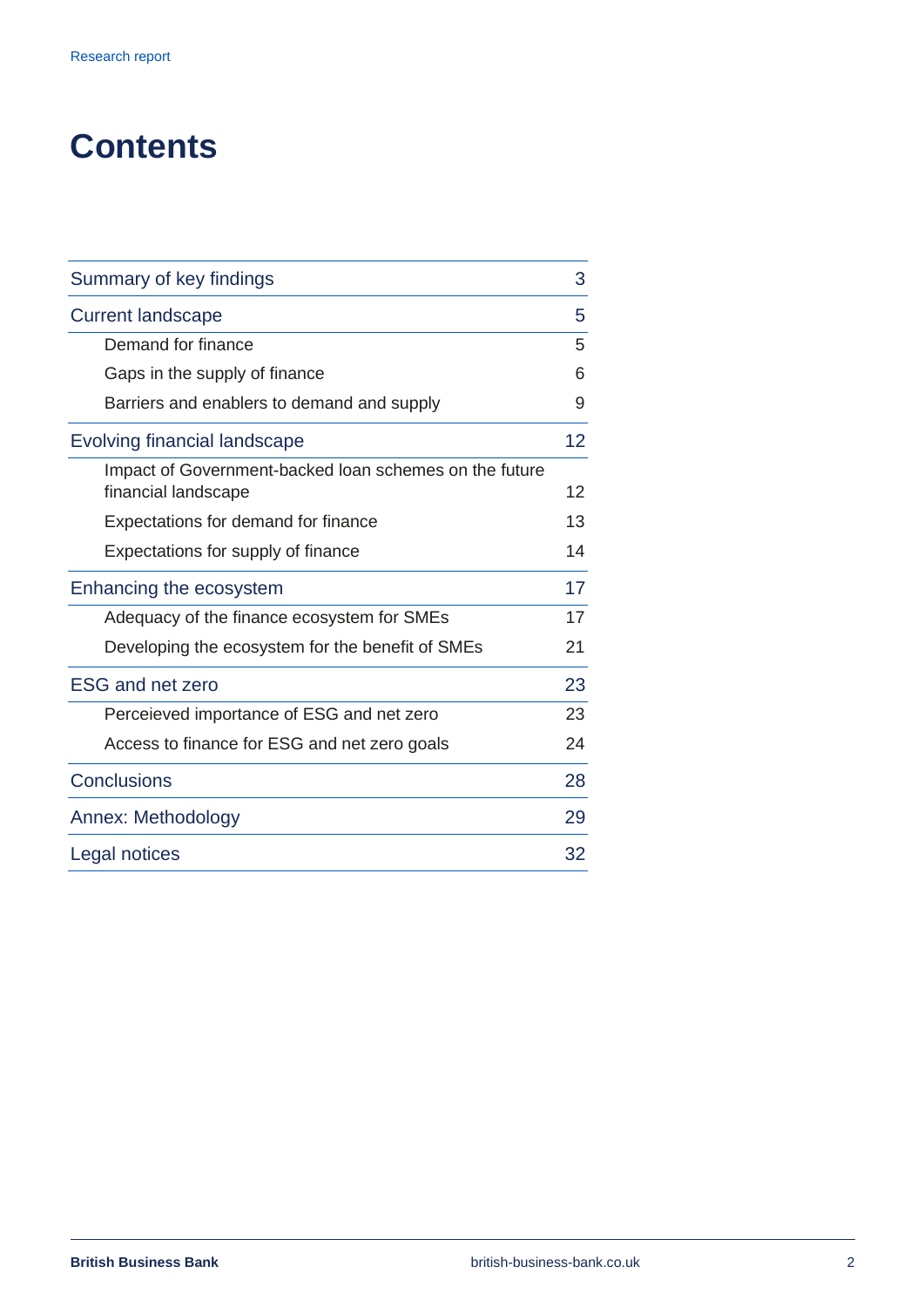# <span id="page-2-0"></span>**Summary of key findings**

### **Current landscape**

- The demand for finance was thought to be strong amongst SMEs at all development stages across the UK, largely as a result of the Covid-19 pandemic. Respondents were most likely to say that demand was strong among SMEs surviving in uncertain times (90%), while they were the least likely to say that demand was strong among SMEs consolidating success (57%).
- Start-ups have increased in number in 2020 and demand among start-ups was thought to be high. Similarly, respondents felt demand was high among scale-ups, who would be looking to expand and grow as they move out of the pandemic. Notably, sectoral differences were seen to play a key role in the variation for demand.
- Despite high demand, most respondents felt this was not matched by the available supply of finance. Eight in ten respondents (79%) agreed there were gaps in the supply of finance in their region or nation, especially for early stage equity, growth stage equity and debt finance. Riskaversion amongst banks was cited as a key barrier to the supply of finance.
- Lack of awareness of the range of finance options available was a key theme in this research. Respondents felt SMEs tended to be focused on debt finance options and more traditional lenders when seeking finance, especially earlier stage and smaller SMEs who would also find it more difficult to demonstrate viability and experience to lenders. These findings are supported by the SME Finance Survey which found similar awareness problems.

### **Evolving financial landscape**

- Four in ten respondents (41%) said that SMEs had taken on too much debt due to the Covid-19 pandemic, and 69% thought SMEs were not well-equipped to reduce their debt burden over the next 12 to 18 months, reflecting their challenges coming out of the pandemic.
- Respondents felt that SMEs' demand for finance would remain high over the next 12 to 18 months, especially for debt finance, growth stage equity, early stage equity and alternative finance.
- There was optimism about the supply of finance increasing. Respondents thought most forms of private sector SME finance would be more likely to increase than decrease over the next 12 to 18 months, especially alternative finance and growth stage equity. However, a relatively large proportion expected the supply of debt finance to decrease, which was seen to be driven primarily by the big banks.

### **Enhancing the ecosystem**

- Respondents' views were mixed on the adequacy of the finance ecosystem to support SMEs at various development stages within their region or nation. The ecosystem was often described as 'patchy' during the qualitative interviews, particularly in the context of supporting start-ups and scale ups.
- Lack of SME awareness of resources available was a concern among respondents. For example, over three in five (64%) respondents said that SMEs in their region or nation were not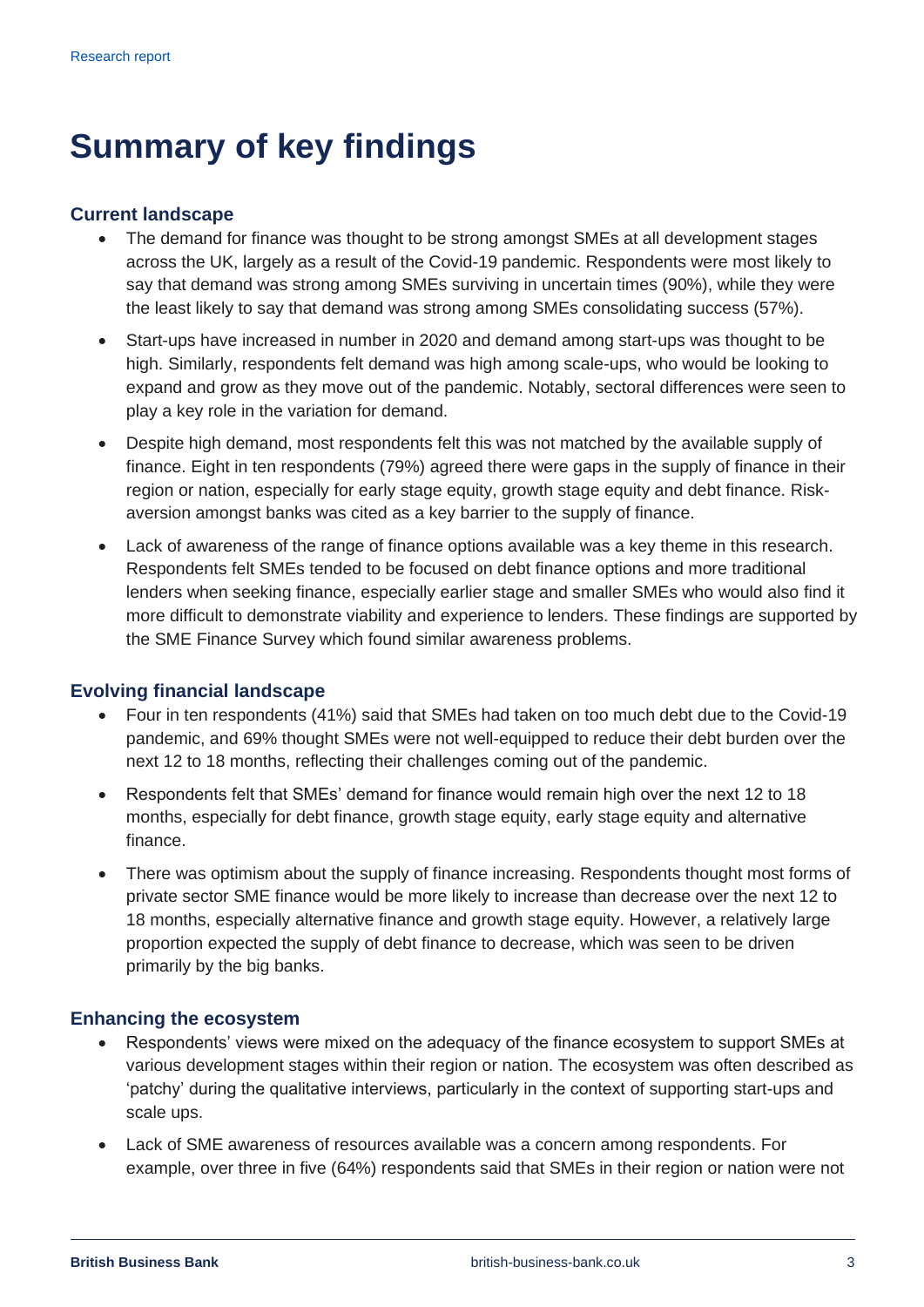confident in their knowledge of where to obtain information on the types of finance and specific providers available.

• Awareness of specific finance options and providers was also thought to be low, particularly when it comes to equity or alternative finance. This could perhaps be explained by the feedback on SMEs' reluctance to seek professional advice and a perceived gap in the delivery of financial advice provided by both the public and private sector.

### **ESG and net zero**

- Respondents' were split on the importance of ESG and net zero for SMEs and suggested that businesses have a limited knowledge and understanding of the meaning and implications of these.
- Additionally, access to specific finance that SMEs needed to realise their ESG and/or net zero goals was seen as limited. Among these respondents, the most often cited reason for that was lack of awareness among SMEs of where to find the information about their finance options.
- This was also raised during the qualitative interviews, closely linked with a more general lack of understanding of these issues as a whole. As such, awareness raising and educating SMEs about ESG and net zero was identified as a crucial step towards filling the finance gap.

### **Methodology**

British Business Bank (BBB) commissioned Ipsos MORI, an independent market research organisation, to conduct research among SME intermediaries who have been previously in contact with BBB's UK Network (UKN). In addition, the survey included the wider intermediary population by engaging with national stakeholders that represent intermediaries across the UK. Intermediaries were broadly defined as those who serve and support SMEs in their finance needs (e.g. accountants, banks, legal professionals). The research involved an online survey of 511 SME intermediaries, and 36 follow-up one-on-one qualitative interviews with survey respondents. The research took place between 23rd February and 30<sup>th</sup> March 2021.

The research findings were shared at a series of UKN-hosted regional round-table events during April and May 2021, providing an opportunity for intermediaries to discuss and respond to the findings from their region or nation.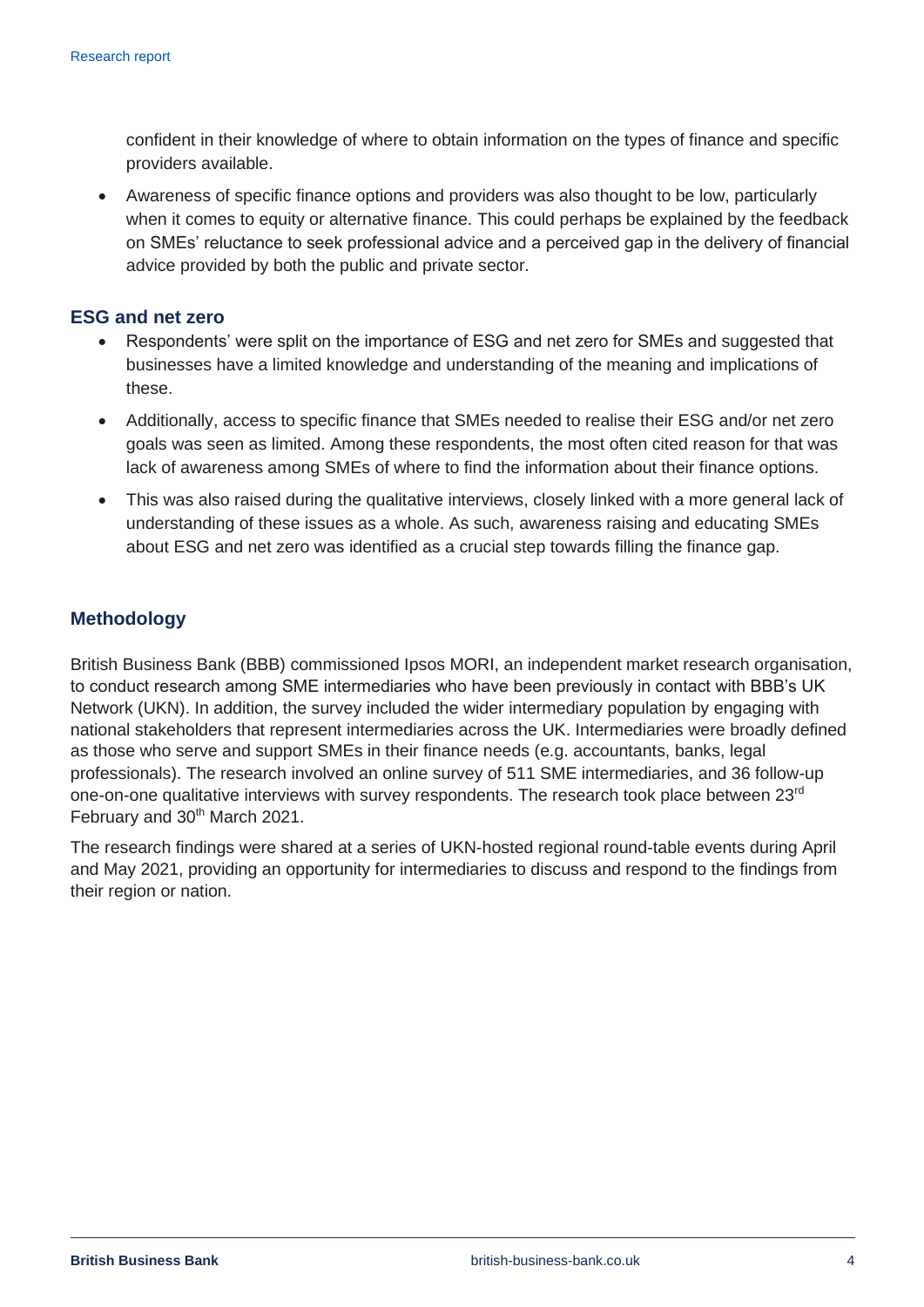# <span id="page-4-0"></span>**Current landscape**

This section describes respondents' views of the current landscape for SME finance in their region or nation at the time of the research.<sup>1</sup> The section covers respondents' views of the level of demand for finance; how well this demand is currently met by the supply of finance from different sources; and views of the factors influencing this for SMEs at different development stages and across sectors.

### <span id="page-4-1"></span>**Demand for finance**

**Demand for finance was described as strong across SMEs in all development stages.** Nine in ten (90%) said there was **strong demand among SMEs surviving in uncertain times**, and there was a view among respondents in the qualitative interviews that government loans had been largely successful in meeting this demand by making these loans widely and easily accessible. This is also supported by findings from the SME Finance Survey, which has seen an increase in demand among SMEs with three in five (60%) firms across the UK saying they have been seeking some form of external financial support in the three years to 2020 compared to 44% in 2019.

**The role of the pandemic in driving demand was raised in the qualitative interviews**, where respondents noted not only the unprecedented amounts of finance made available through the government loan schemes, but also the variety of ways SMEs were using these loans. They reported SMEs using government loans to survive, to pay off existing debts, to pivot their offers or expand their business to exploit new opportunities, or to build up reserves given the economic uncertainty created by the pandemic.

Respondents felt the most likely reason for SMEs taking on finance over the next 12 to 18 months was surviving through the pandemic (83%), followed by company expansion (75%) and rolling over existing finance commitments (65%).

"When you get to the survival stage, this has been swamped by Covid-19-related demand, and that has been very adequately funded by the government." Financial advice respondent

Over eight in ten said there was **strong demand for finance among SMEs who were starting up and scaling up** (84% and 81%, respectively), in line with analysis from the Centre for Entrepreneurs showing new business formations in the first nine months of 2020 were 9.5% higher than the same period in 2019.<sup>2</sup> Respondents thought **SMEs in these development stages naturally had a higher demand for finance**. They felt start-ups would always need finance to develop and commercialise

<sup>1</sup> Interviews took place from 23rd February - 21st March 2021.

<sup>2</sup> https://www.enterprisenation.com/learn-something/rise-in-startups-during-coronavirus/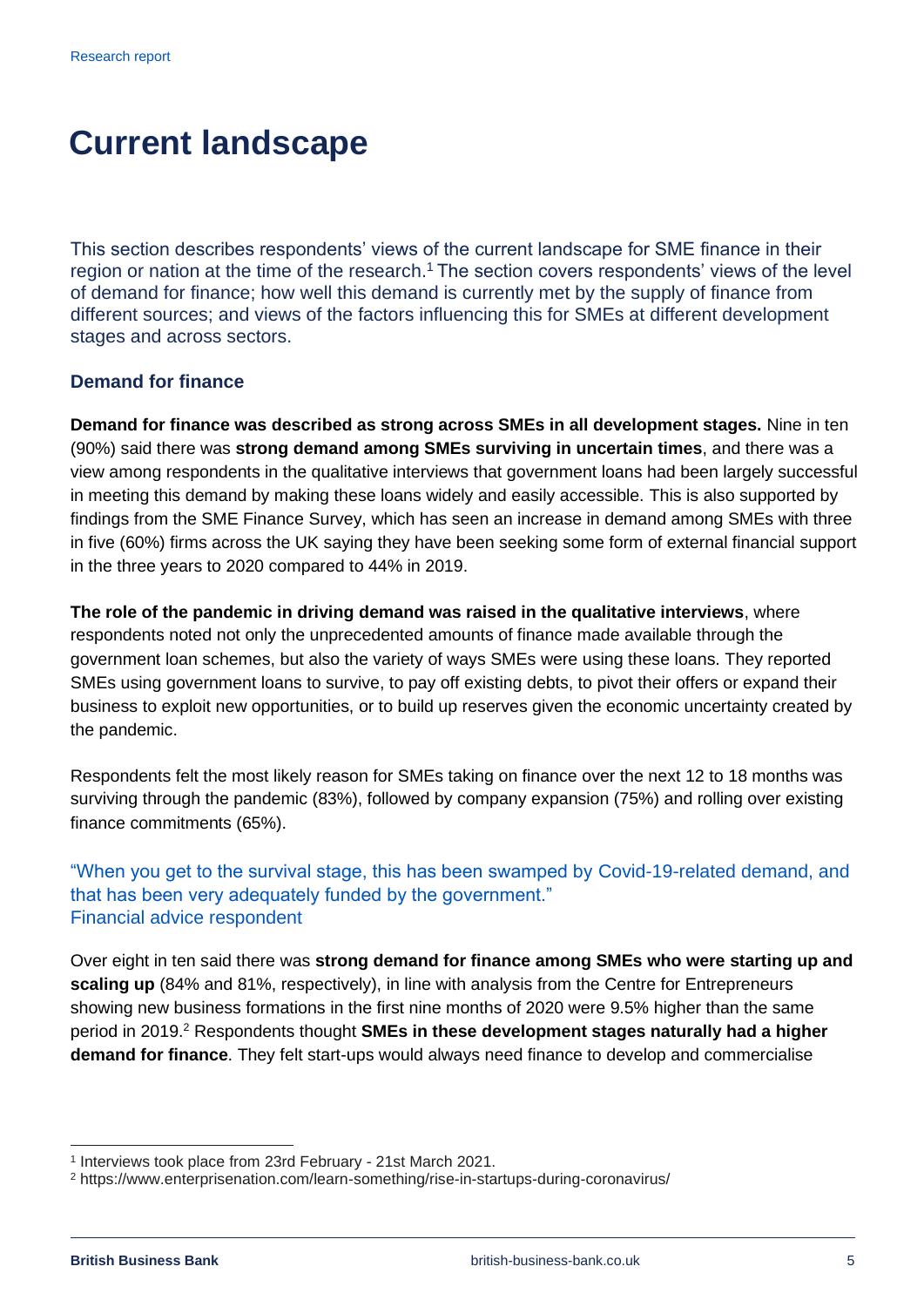products or services and to establish themselves, while scale-ups would need finance to expand their networks, teams and sales over an extended period of time.

**Demand was seen to be lowest among SMEs consolidating success**, with only 57% saying it was strong and 33% weak. In the qualitative interviews, respondents felt this might be because SMEs consolidating already had financial arrangements in place, had gone through their technical development, and had a product or service on the market. These SMEs would therefore not be at a stage where demand for finance was as strong, and they might not need finance if they already had sufficient cash.

"[Some SMEs] have taken the government-backed debt and repaid their more expensive borrowing … SMEs at the moment are sitting on their hands, trying to spend as little as possible, knowing that when business resumes, reality will kick in." Financial advice respondent

Although demand for finance was strong overall across the UK, 79% agreed that **demand varied considerably between the business sectors they worked with**. Similarly, respondents in the qualitative interviews reported the impact of the pandemic on sectors such as leisure, hospitality and tourism was severe, while other sectors, such as technology and online retail, had found opportunities for growth. Some businesses had also been more successful than others in pivoting towards the opportunities presented by the pandemic, for example some retailers had been able to move quickly to online trading, while others had not.

"Hospitality will still be in survival mode, it will still need a lot of help. Same for people with shops, or landlords. But tech will not change, or those who have successfully moved to online trading."

Financial advice respondent

### <span id="page-5-0"></span>**Gaps in the supply of finance**

Most respondents felt that demand for finance was not matched by supply, perhaps due to heightened demand as a result of the Covid-19 pandemic, also seen in the findings of the SME Finance Survey. Six in ten respondents (59%) said **demand for finance exceeded supply**, and eight in ten (79%) agreed **there were gaps in the supply of finance in their region or nation** (only 12% disagreed).

Early stage equity (64%), growth stage equity (51%) and debt finance (49%) were the types of finance respondents were most likely to identify as having gaps (see Figure 1). Business finance providers were particularly likely to mention debt finance (59%).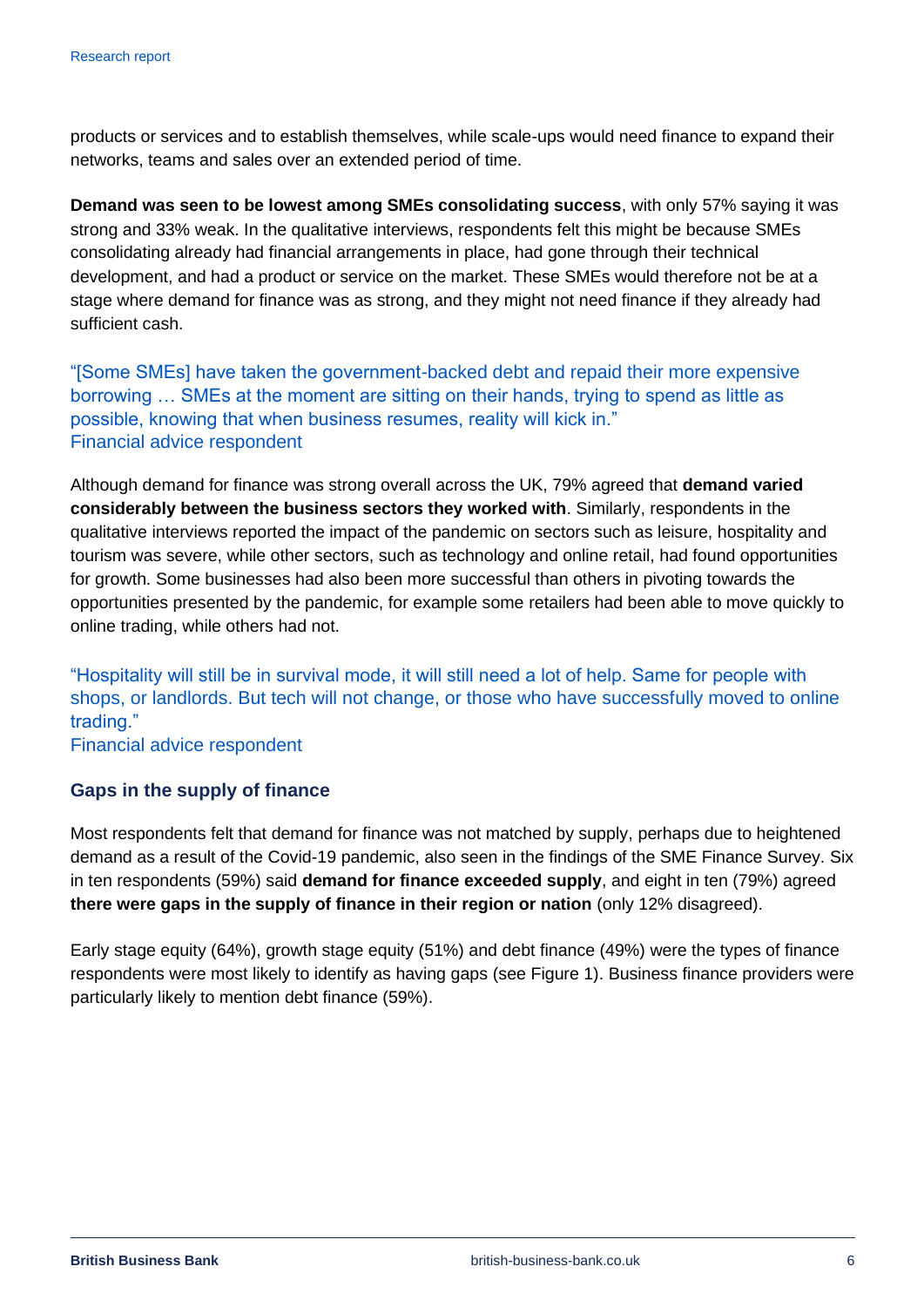# **Figure 1. Gaps in the supply of different types of finance 49% 48% 23% 20% 17%** Early stage equity (business angels) Growth stage equity (venture capital) Debt finance (e.g. bank loans, bank overdrafts) Alternative finance (e.g. marketplace/peer-to-peer lending) Later stage equity (venture capital and private equity) Any other finance

Base: All respondents that agree there are gaps in the supply of finance for SMEs in their region or nation (n=405)

In the qualitative interviews, respondents said that **risk aversion amongst high street banks was a major reason for gaps in supply,** and that this has been increasing over recent years.

# "You can't rely on banks for any of those development stages because banks do not take risks, they are not allowed to take risks anymore. They are risk averse." Financial advice respondent

In interviews, respondents identified several reasons for banks being risk averse. First, they felt banks were reluctant to lend to SMEs because of the **amount of debt SMEs had taken on during the pandemic**. Second, respondents anticipated a great deal of **economic uncertainty** coming out of the pandemic, making it harder for SMEs to make financial forecasts. Without such forecasts, respondents felt banks would be reluctant to offer finance. While this issue existed before Covid-19, the pandemic has exacerbated the problem.

There were also some respondents who reported that the **closure of local bank branches** meant relationships between branch managers and local businesses were not as close as they previously were. This meant the banks' understanding of SMEs might be less detailed or nuanced, leading to increased hesitancy to lend. These respondents felt the impact of this was greatest in more rural or deprived areas. For example, one respondent noted that more deprived areas tended to have higher start-up rates and demand but also higher business mortality, while other respondents noted that rural areas naturally have less dense ecosystems. This suggested SMEs in such areas had less access to advice and support, and were more reliant on relationships with their local bank branches.

"In more deprived areas you tend to get higher start-up rates, and also higher business mortality rates, because what happens is that people find a job and a job is seen to be more secure than running your own business." Financial advice respondent

**64%**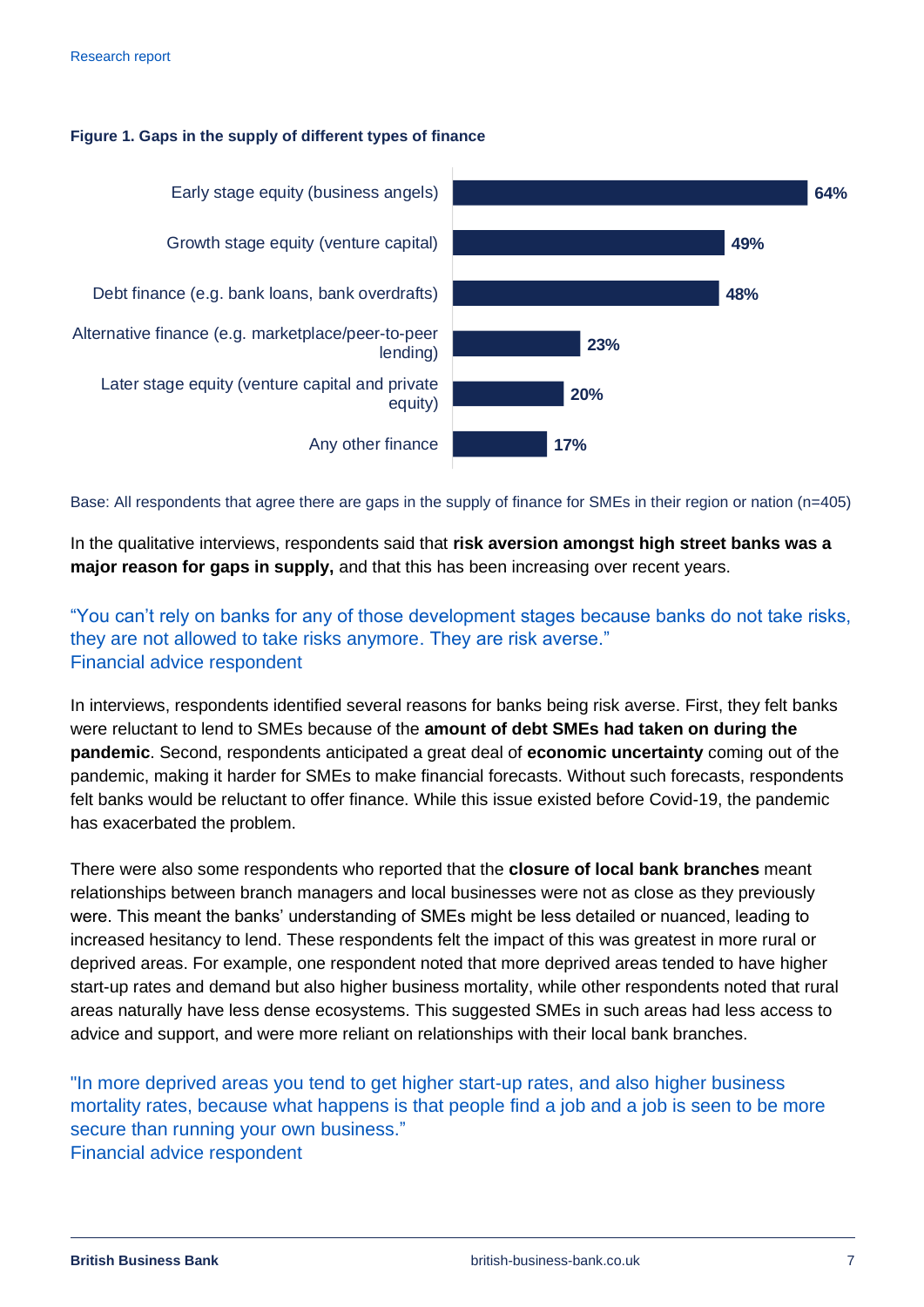Some respondents suggested that **risk aversion amongst traditional lenders particularly impacted early stage SMEs' access to finance** because these SMEs were less able to demonstrate profitability. Consequently, funders and investors considered early stage SMEs more risky, compared to more established SMEs, although there were exceptions for high-growth sectors like technology. **Gaps were also highlighted in the supply of early stage equity**, and 64% of respondents thought that there were gaps in early stage equity supply. In the qualitative research, respondents highlighted lack of understanding and awareness of options other than debt finance, and lack of a proven track-record, as key barriers to supply of early stage equity.

# "Historically, start-ups have found it difficult [to access finance] and that landscape hasn't materially changed. That is where most of the risk is for funders. That is not an easy solve." Finance provision respondent

In contrast, there were respondents who felt the supply of finance for early stage SMEs was good, as SMEs starting up had access to many enterprise loans. They felt **there was a gap in supply for more mature SMEs**. They thought SMEs scaling up often needed larger amounts of finance over longer periods of time, so these SMEs might struggle to find finance from risk averse lenders.

# "It's the mature growth businesses who are having difficulties in finding funding." Financial advice respondent

Gaps in the supply of other types of finance were less likely to be mentioned, although in Northern Ireland, gaps in later stage equity were mentioned almost twice as much as in the UK overall (38% versus 20%, respectively).

Respondents felt **some sectors were more likely to be impacted by gaps in the supply of finance than others**. The most likely were production (mentioned by 64% of respondents) and business services<sup>3</sup> (57%), followed by other services (47%), construction (43%) and distribution (43%). These findings were consistent by region, except that respondents in Northern Ireland were more likely than average to say that the construction sector would be impacted (61%). In the qualitative interviews, one respondent reported that construction SMEs in the south of Northern Ireland were particularly impacted by EU Exit, as these firms were very exposed to cross-border trade and Irish businesses.

In the qualitative interviews, respondents also described some sector variation, saying SMEs in sectors like tourism and leisure, which had been particularly affected by the pandemic, were finding it more difficult to access finance than SMEs in sectors regarded as more promising, such as technology.

### "[There are] a number of sectors that the banks don't like, particularly hospitality and tourism at the moment." Financial advice respondent

<sup>3</sup> Business services include information technology and communications; financial and insurance services; real estate activities; professional, scientific and technical services; and administrative and support services.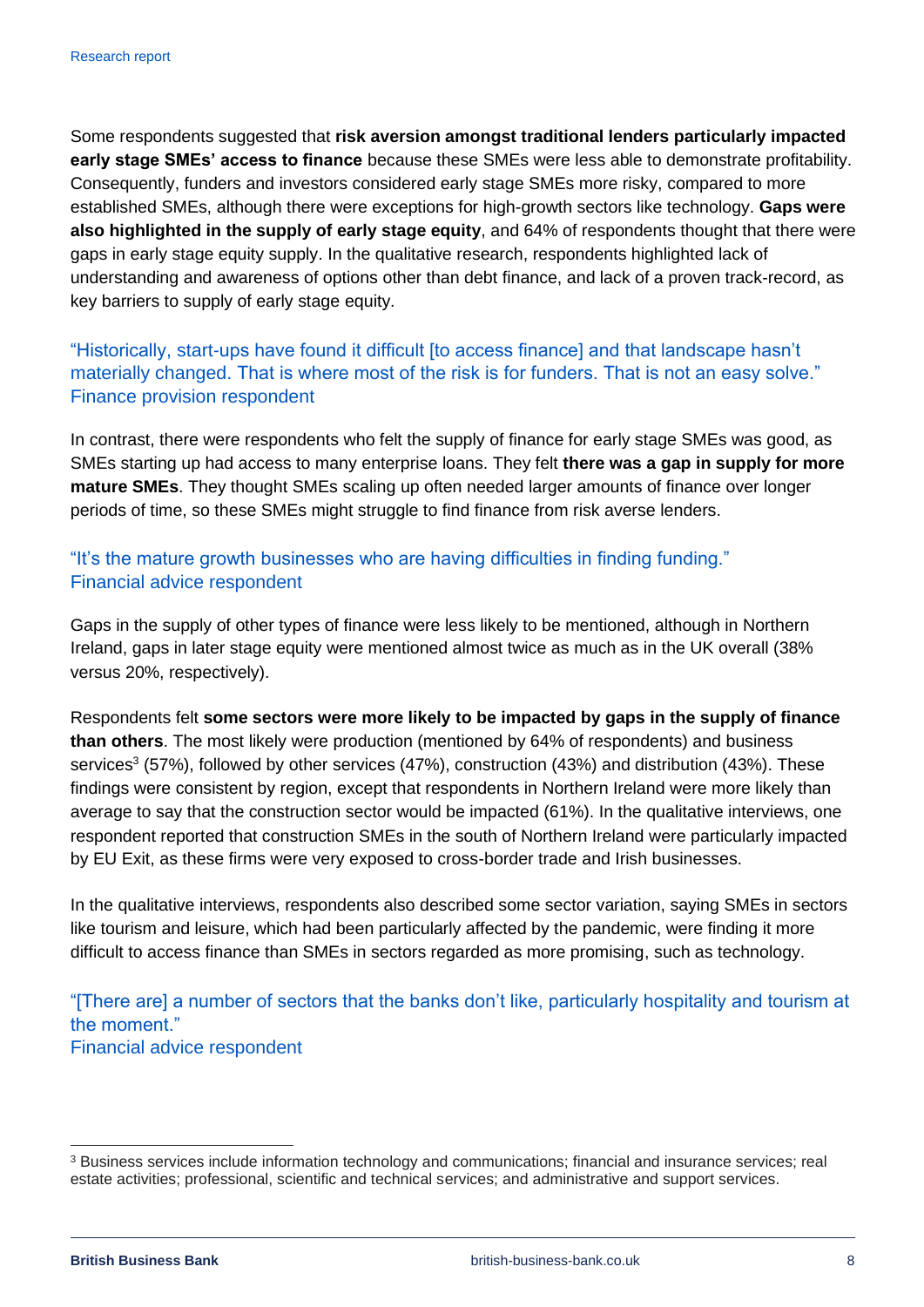### <span id="page-8-0"></span>**Barriers and enablers to demand and supply**

Lack of awareness of the range of finance options available was a key theme in both the qualitative and quantitative research.

Survey respondents thought that **the top three barriers to demand for finance** since March 2020 (aside from the Covid-19 pandemic) were **lack of awareness of options available** (mentioned by 65%), **access to supply of finance** (53%) and **aversion to taking on finance** (49%). This is shown in Figure 2.

#### **Figure 2. Biggest barriers to demand for finance since March 2020 aside from the Covid-19 pandemic (top three mentions)**



#### Base: All respondents (n=511)

In the qualitative research, respondents noted that many SMEs lacked awareness of the available options, and tended to be focused on debt finance options and traditional lenders. In particular, earlier stage or smaller SMEs were considered unlikely to have the relevant financial expertise in-house or unlikely to be able to afford to get relevant financial advice.

"[There is] a lack of knowledge, outside of banks, in terms of where to go for second stage funding ... It is phenomenally time-consuming to go through second stage funding processes. If you have to wait four or five months for money, it's too late. Those businesses will stagnate." Financial advice respondent

Respondents in the qualitative interviews also reported **these factors interacted in complex ways**. For example, one respondent described a 'chicken and egg' problem, where a (real or perceived) lack of supply of finance means there is not much demand for finance among SMEs, which in turn does not attract further supply to the region or nation.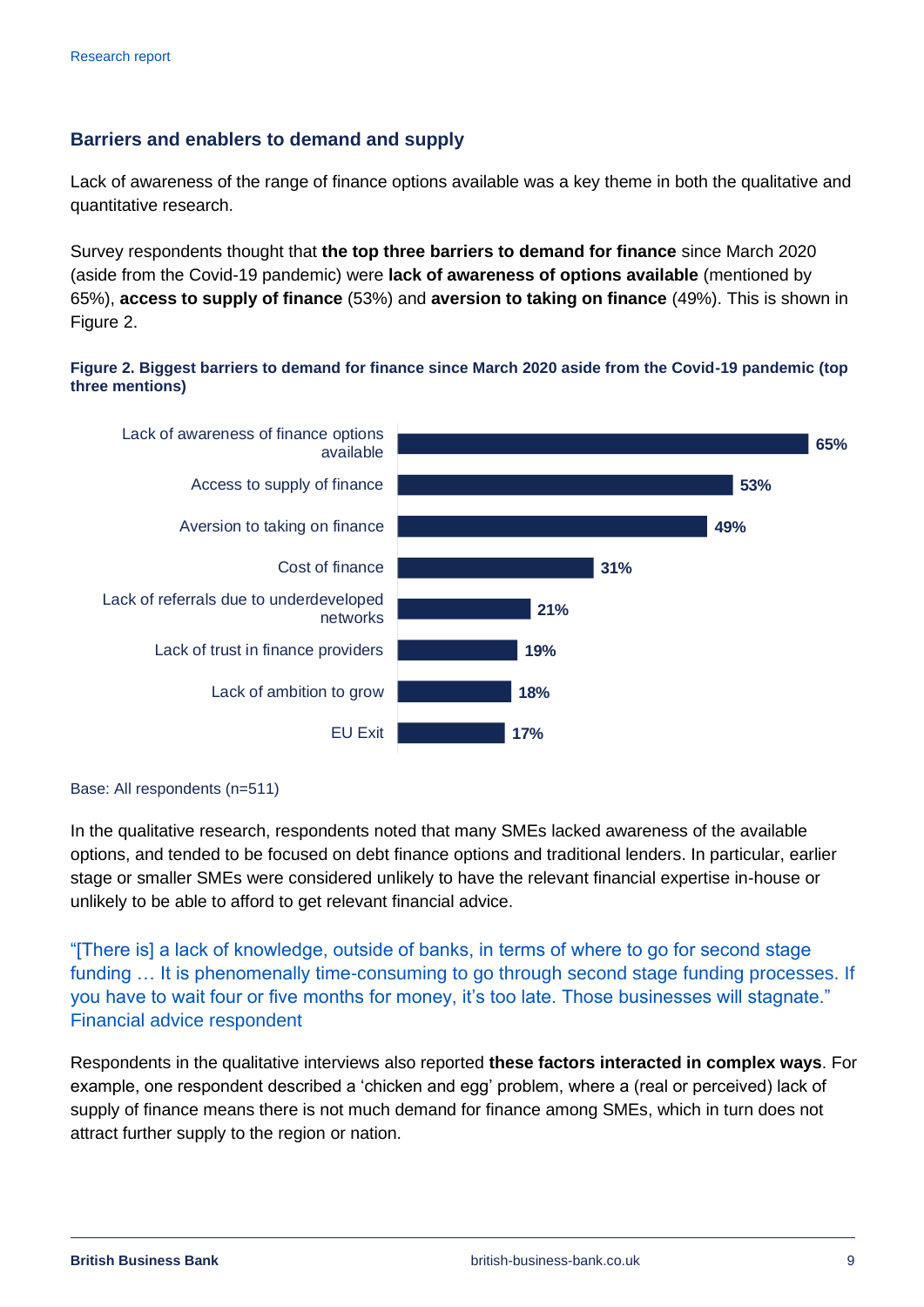In **some regions, survey respondents felt demand for finance among start-ups was significantly weaker than the UK average**, with 31% of West Midlands respondents saying demand was weak, followed by Wales (25%), the North West (21%) and the South East (21%) (versus 11% for the UK overall). This could contribute to weaker demand in the long-term from these regions if there is a reduction in the start-ups turned scale-ups within the ecosystem.

Survey respondents said that **the main factors influencing SMEs' success in obtaining finance** were **the viability of the business** (42%) and **the level of experience or capability of the management team** (26%). These factors were seen as more important than the development stage (12%), the sector (9%), their relationship with an existing finance provider (6%) and their location (2%).

### **Figure 3. Most important factors that may influence SMEs' success in obtaining finance**



#### Base: All respondents (core survey) (n=303)

However, as respondents in the qualitative interviews noted, **business viability and the level of experience or capability of the management team would probably depend to some extent on factors like development stage, sector and location**, for example, earlier stage SMEs in high risk sectors like tourism in rural or tourist hotspots.

"If you're at an early stage, you are struggling to get debt because you have no trading history … Debt-wise, once you're trading it's not too bad. If you're trading and you're trading reasonably well, you should get [debt] funding." Financial advice respondent

From this perspective, it is interesting to note that survey respondents in the South West were more likely than average to say the development stage was an important success factor (24%), while those in London and the South East were more likely than average to see business sector as important (18%).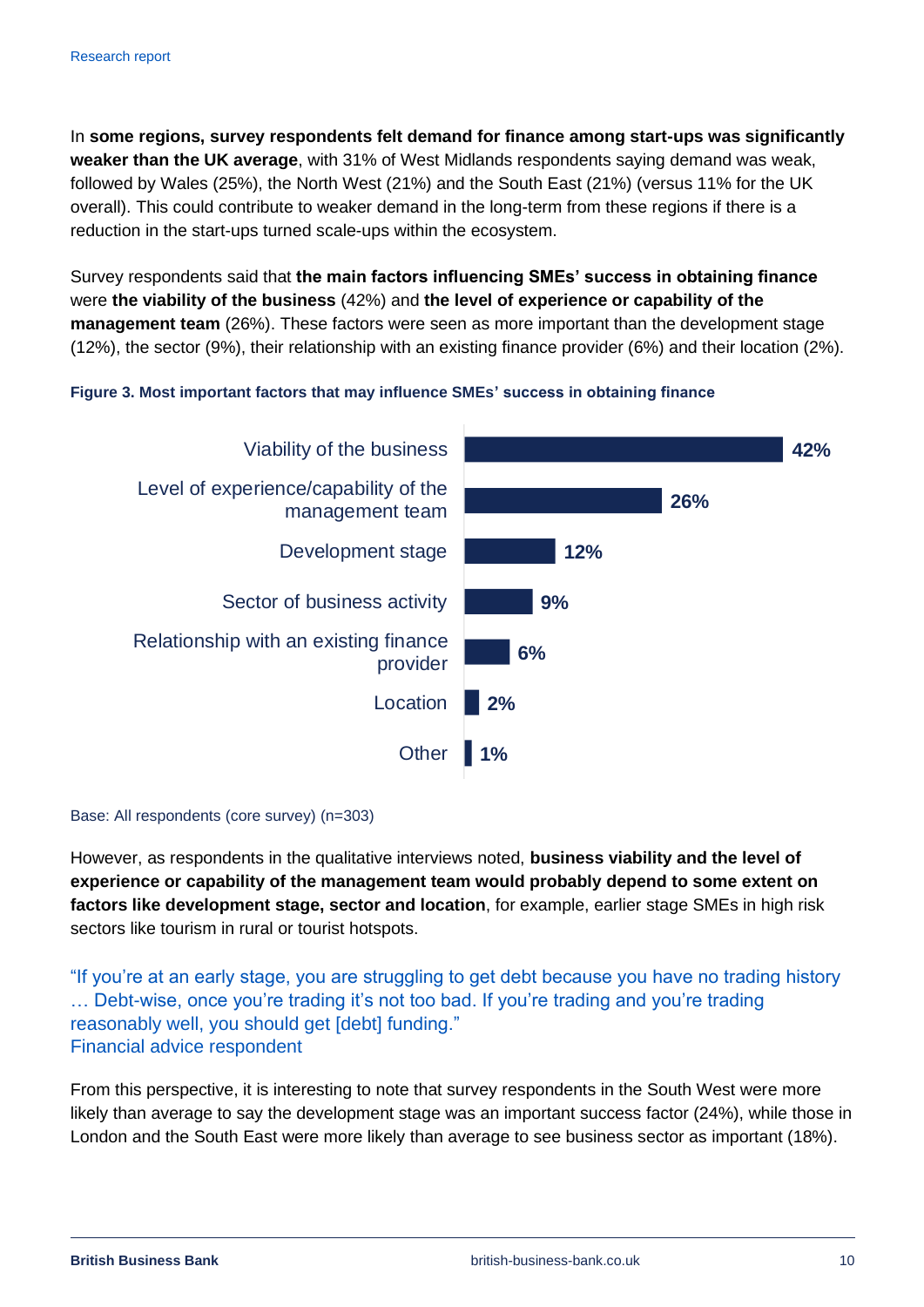The issues with obtaining finance mentioned above were felt to be **particularly difficult for start-ups**, who were considered more likely to be unable to demonstrate viability or experience, or who might need more time to establish themselves.

"Start-up businesses need to be able to click into gear very quickly and need to be making margin probably within a three-year period. [Without business start-up loans] we will find that SMEs who have taken a risk will struggle and ultimately go under." Financial advice respondent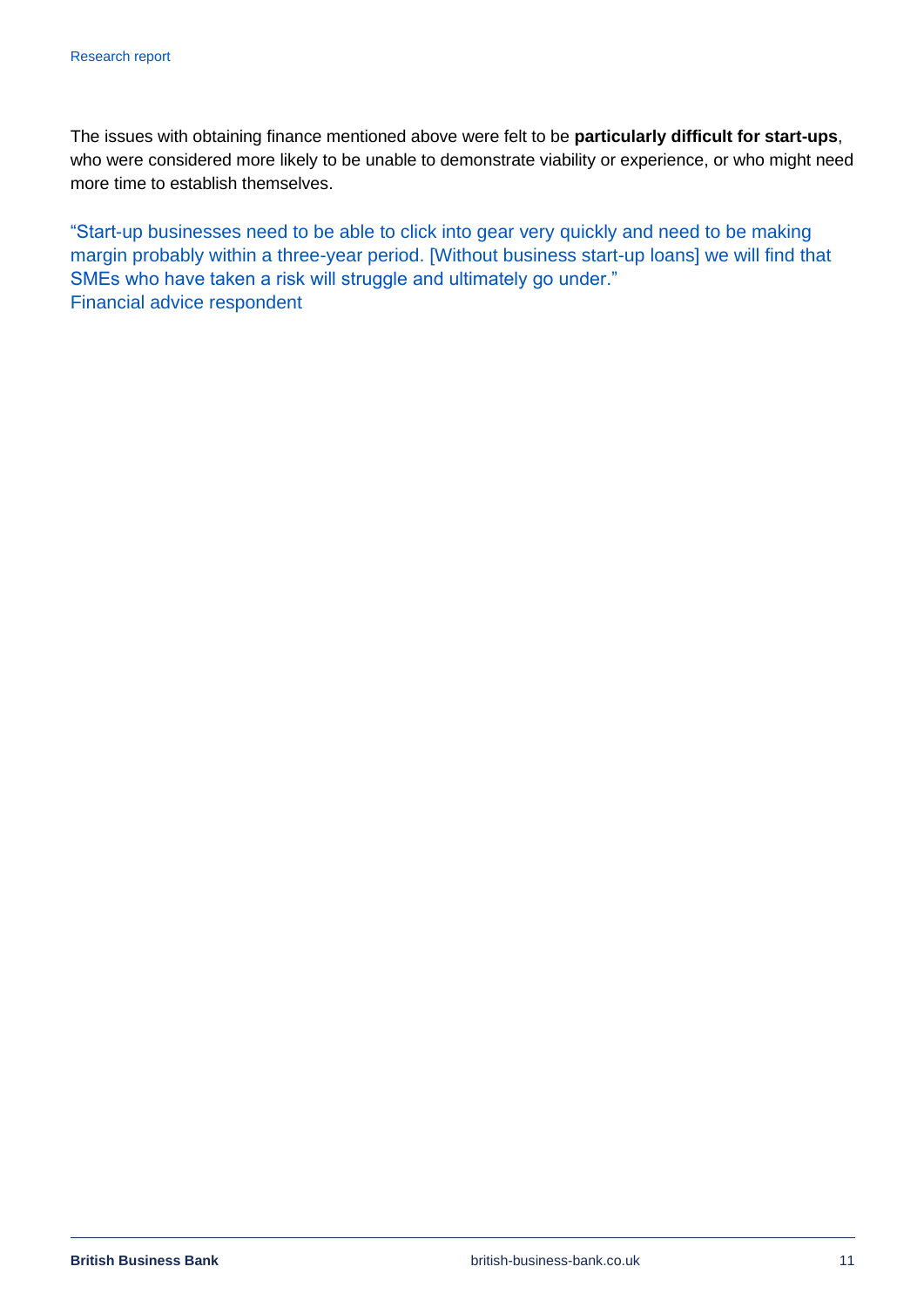# <span id="page-11-0"></span>**Evolving financial landscape**

This section describes respondents' views of the evolving landscape for SME finance in their region or nation at the time of the research. $4$  The section covers respondents' expectations about the supply of and access to different types of finance in the next 12 to 18 months. This is set against the background of SMEs taking on record levels of debt using the Governmentbacked loan schemes.

### <span id="page-11-1"></span>**Impact of Government-backed loan schemes on the future financial landscape**

There was a strong consensus that **SMEs were reliant on the Government-backed finance schemes** introduced in response to the Covid-19 pandemic. This had led to concern among respondents about the amount of debt taken on by SMEs. Around four in ten respondents (41%) thought **SMEs had taken on too much debt due to the Covid-19 pandemic**, while only 19% disagreed (see Figure 4).



#### **Figure 4. SMEs in respondents' region or nation have taken on too much debt due to the Covid-19 pandemic**

#### Base: All respondents (core survey) (n=303)

Two in three respondents (67%) agreed that **SMEs who had taken on finance due to the Covid-19 pandemic were aware of the impact of additional repayments on their business**, while 23% disagreed. However, **only 25% of respondents thought SMEs in their region or nation were well-**

<sup>4</sup> Interviews took place from 23rd February - 21st March 2021.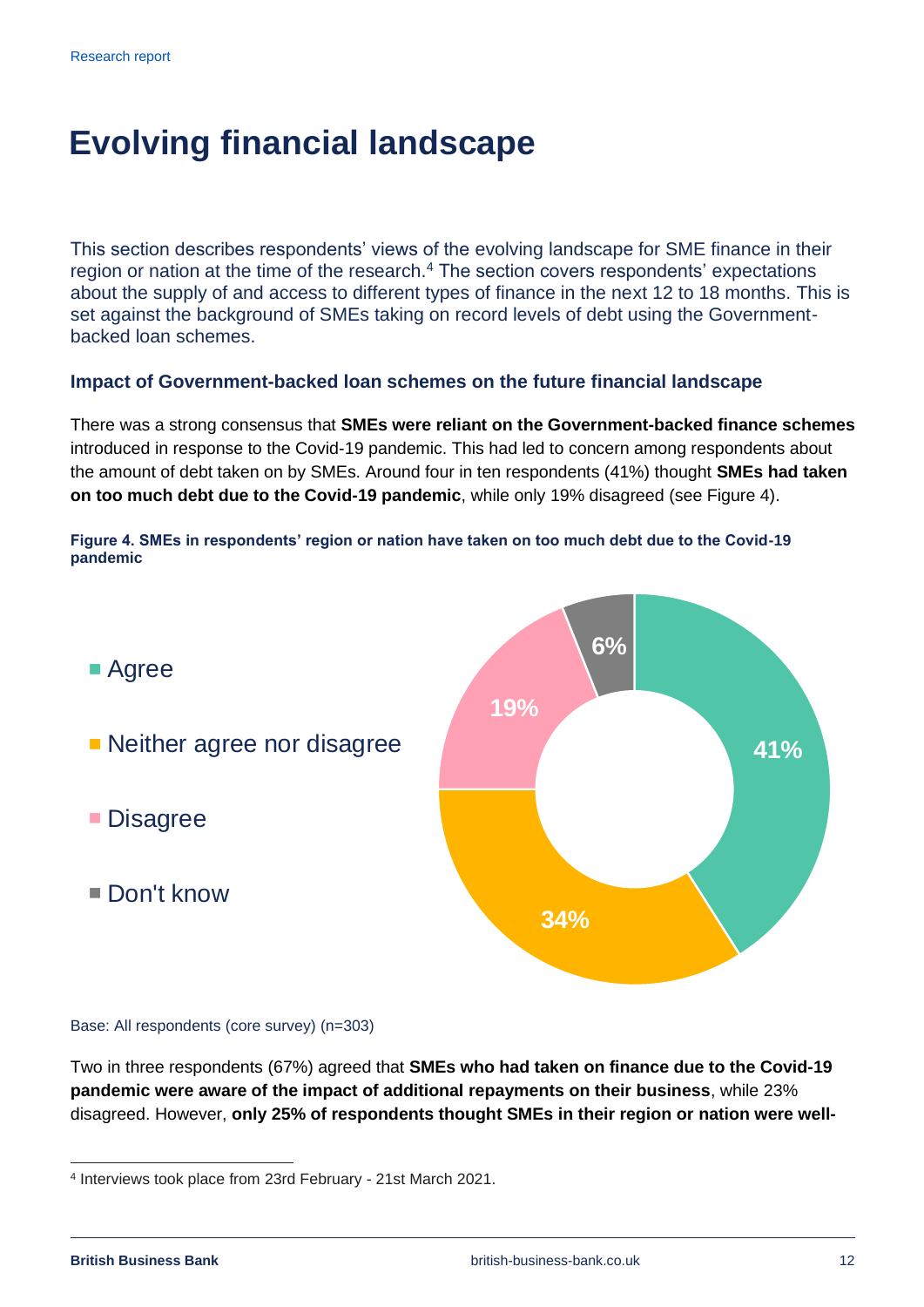**equipped to reduce their debt burden over the next 12 to 18 months**. The majority (69%) said they were not well-equipped. This might reflect the challenges facing SMEs coming out of the pandemic.

"[Once the Government schemes come to an end] there's going to be a short, sharp and sudden shock. We will see a sudden loss of what I call 'zombie' companies, because they will not be able to raise loans under normal circumstances. Therefore, there will be a lot of business closures."

Financial advice respondent

SMEs themselves seemed somewhat more optimistic: according to the SME Finance Survey 2020, **only 25% of SMEs said they were concerned about their ability to make full repayments when these become due** (compared to 67% who said they were not concerned)<sup>5</sup>.

### <span id="page-12-0"></span>**Expectations for demand for finance**

As a result of the pandemic, respondents felt that **SMEs' demand for additional finance would remain high during the next 12 to 18 months**. Almost nine in ten respondents (86%) agreed that **SMEs would require additional debt finance** during this period, while 73% said **there would be a need for more growth stage equity**, and 68% said **there would be a need for more early stage equity** (see Figure 5). **Respondents in Scotland were more likely to expect additional demand for early stage equity (81%), compared to the UK average.**

**Figure 5. Proportion of respondents who agree/disagree that SMEs in general will require additional finance due to the Covid-19 pandemic during the next 12 to 18 months**



Base: All respondents (n=511)

Respondents in the qualitative interviews drew a **distinction between SMEs that had struggled during the pandemic, and those that had not**. For the SMEs that had struggled, for example, early

<sup>&</sup>lt;sup>5</sup> The difference in views may be impacted by fieldwork timings.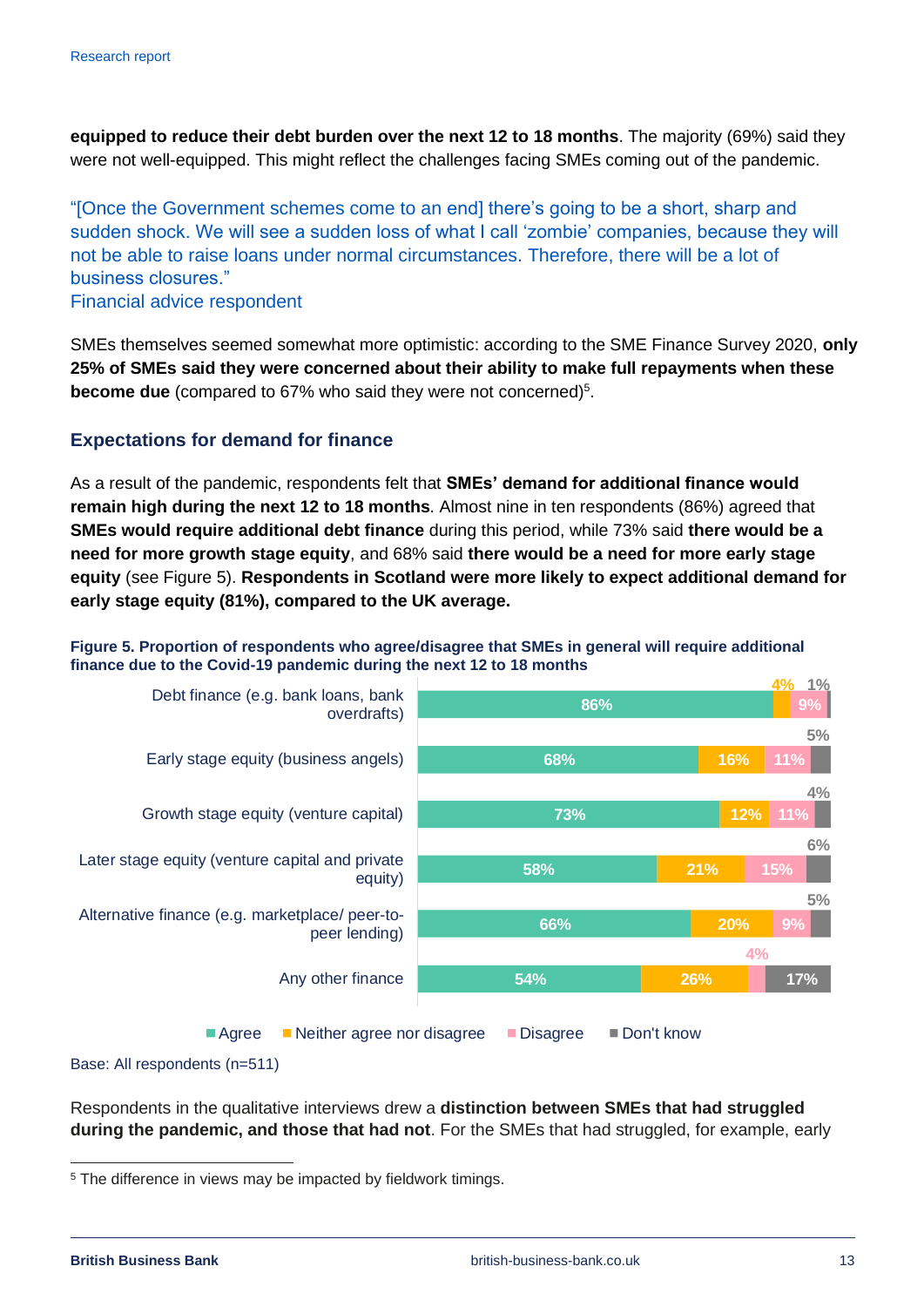stage SMEs who failed to get Government-backed loans because they could not demonstrate loss of earnings or SMEs in hard-hit sectors like tourism and hospitality, respondents expected there to be strong demand for finance in the future as these SMEs try to restart their businesses. In such cases, demand would be driven by the **transition from survival to recovery**. There was also an expectation among respondents that increased unemployment due to the pandemic would continue to drive an increase in new start-ups and consequently in demand for start-up funding (as seen in the chapter 'Current landscape').

"Over the past year, there has been significant growth in start-up loans, driven by people being made unemployed, anticipating unemployment, or using time to reassess what they want to do … Whenever there is a sharp downturn, demand goes up." Finance provision respondent

However, for the SMEs that had survived well during the pandemic, respondents expected **demand to be driven more by growth**, for example, using debt finance for capital investment or growth stage equity to develop new products or services, which would typically require larger amounts of funding over longer periods of time. Respondents also noted that many SMEs had taken government-backed loans as a precaution but had ultimately not used them. These SMEs were felt to be in a good position to pay off these loans and think about growth.

### <span id="page-13-0"></span>**Expectations for supply of finance**

Overall, respondents tended to be optimistic about the supply of finance increasing. They thought that most forms of **private sector SME finance supply were more likely to increase than decrease over the next 12 to 18 months**. This was most pronounced for alternative finance (59% increase and 14% decrease) but was also seen for early stage equity (49%, 18%), growth stage equity (54% and 13%), and later stage equity (50% and 10%). This is shown in Figure 6.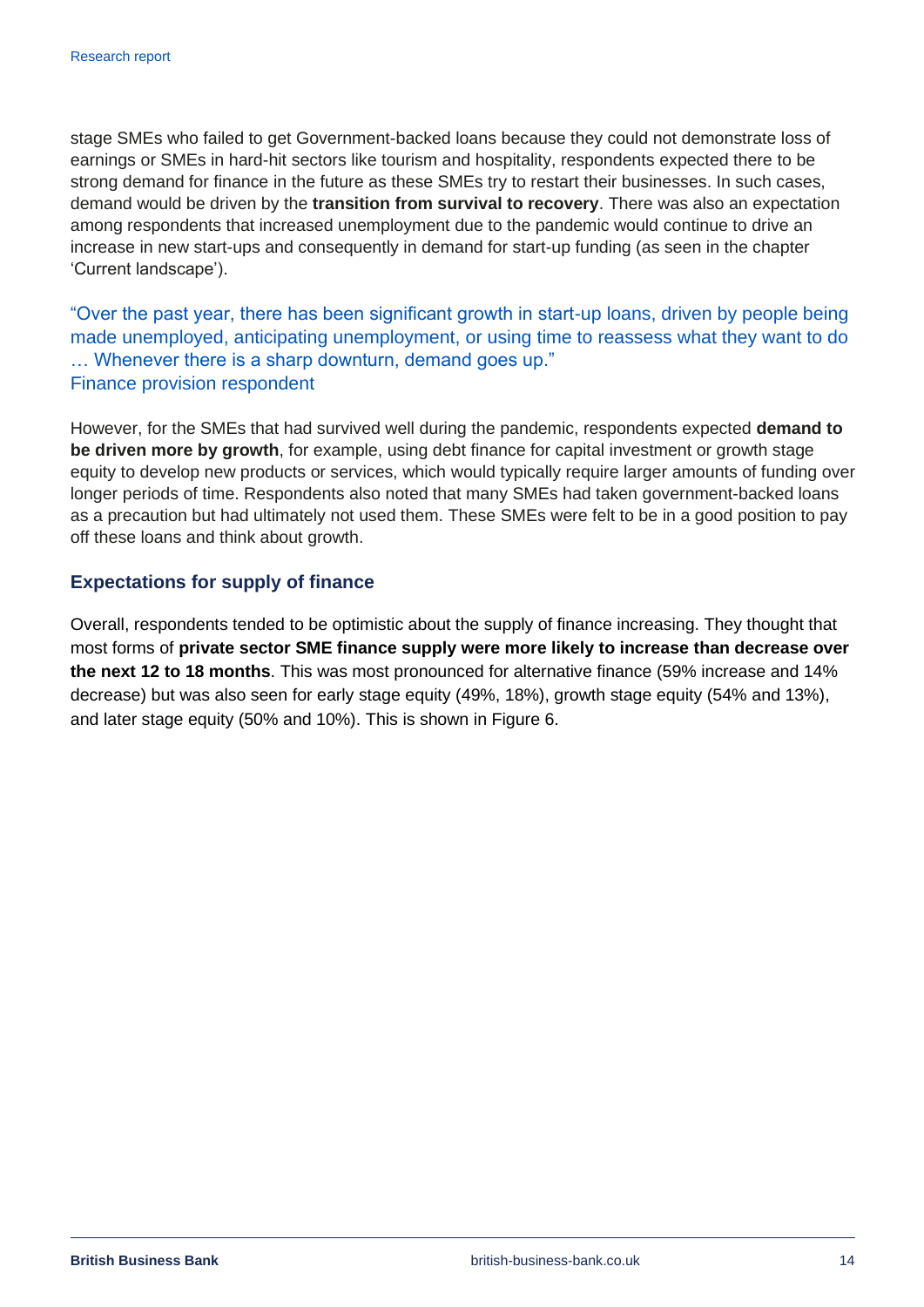

### **Figure 6. Expectations of change to private sector SME finance supply over the next 12 to 18 months**

Base: All respondents (n=511)

"Come to the end of the Government-backed schemes, they will all have to be repaid … so I think there will be a pick-up [in demand] and organisations will experience a reasonable supply. I don't see supply from financial organisations drying up." Financial advice respondent

However, **there were respondents in the qualitative interviews who expected delays in the supply of finance** as a result of the ongoing effects of the pandemic. They felt this would impact on cashflow for surviving SMEs and would inhibit the growth of scale-ups. However, **it appeared that EU Exit was not having a noticeable negative effect on the supply of finance**, according to respondents.

Respondents were not as optimistic about **debt finance since a relatively large proportion expected supply to decrease in the next 12 to 18 months** (47% increase versus 37% decrease). As we have seen, 49% of respondents thought there was already a gap in the supply of debt finance and 86% thought SMEs would require additional debt finance during the next 12 to 18 months. This suggests that gaps in supply for this form of finance may grow.

This was echoed among respondents in the qualitative interviews, where **there was a view that SMEs would have difficulty obtaining debt finance in the next 12 to 18 months** due to the recent increases in debt finance from the government Covid-19 loans schemes, the risk aversion of banks, and the high levels of economic uncertainty created by the pandemic.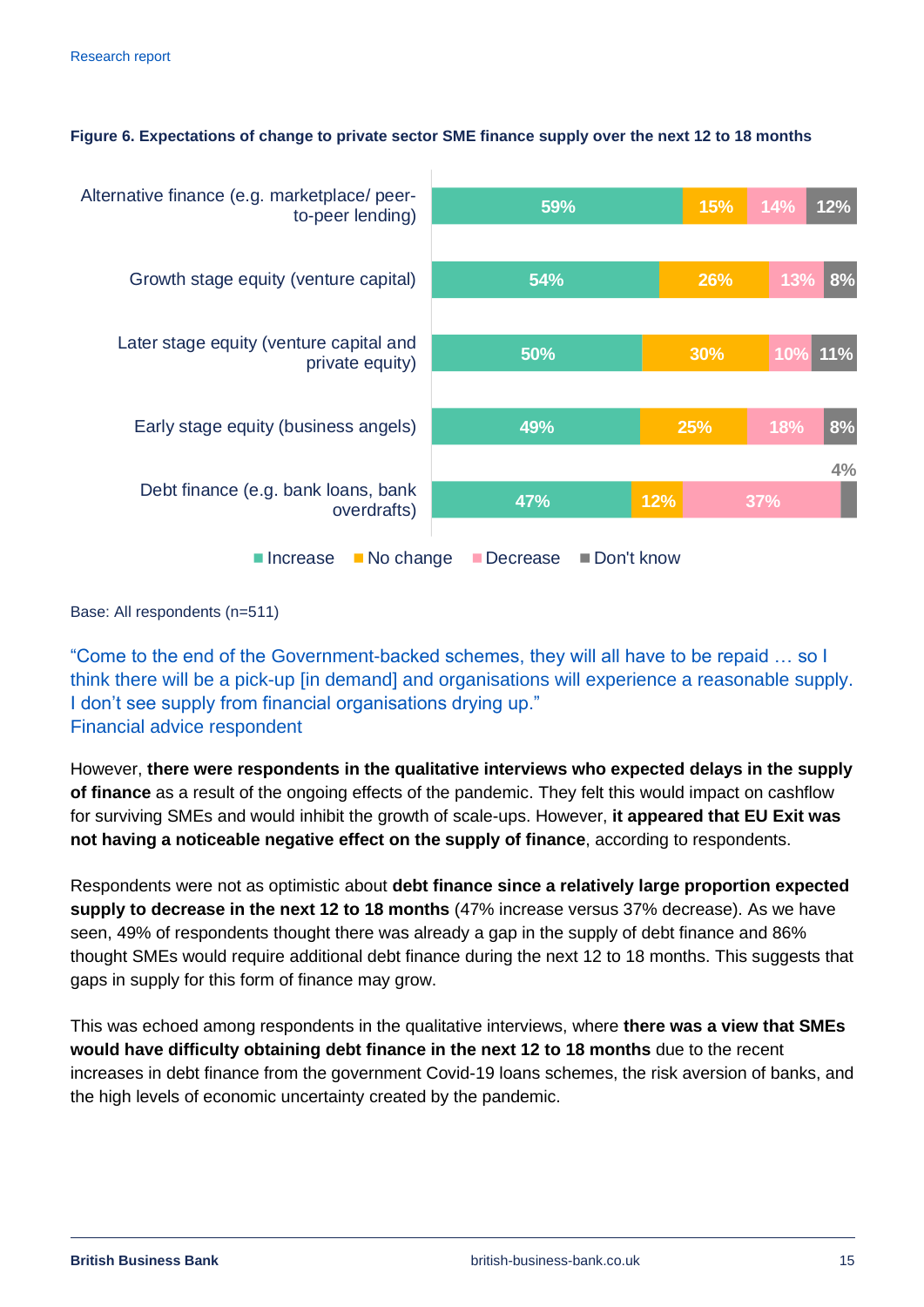"The lack of ability to raise debt finance on the back of having over-borrowed during the pandemic means there will be an increasing requirement for equity finance." Finance provision respondent

Respondents tended to be optimistic about the supply of equity and alternative finance increasing. They felt that the expected **difficulty in obtaining debt finance and need to reduce debt burden might encourage SMEs to seek other sources of finance**. This might explain why 59% of respondents expected demand for alternative finance to increase.

"We may well see further growth from businesses who can't get funding from the larger lenders … There will be significant shifts between lenders – traditional will be risk averse, and alternative or additional lenders will see a growth in demand and an appetite to grow." Finance provision respondent

As mentioned in the chapter 'Current landscape', respondents felt banks were less willing to supply finance to SMEs even before the pandemic, which might explain the perceived increase in available finance options. **There was an expectation in the qualitative research that banks would become increasingly risk averse in the future**. This was thought to be a key driver of change in the financial landscape.

# "I think in terms of where you can go for funding, there are probably more choices now." Financial advice respondent

**There were some regional differences in expectations concerning supply of finance, likely to result from varying provision and SME finance ecosystems across regions**. Respondents were more likely to expect debt finance supply to increase in the West Midlands (67%), East (62%) and South West (60%), while those in the North West were more likely than average to expect an increase in the supply of early stage equity (71%), growth stage equity (68%) and later stage equity (69%). Respondents in Yorkshire and Humber were also more likely than average to expect the supply of early stage equity to increase (67%). By contrast, respondents in Northern Ireland were more likely than average to expect a decrease in the supply of growth stage equity (34%) and later stage equity (21%).

**Expectations also varied by type of provider**. Organisations providing finance advice were more likely than average to expect an increase in early stage equity (53%) and growth stage equity (59%), while those in the finance provision category were more likely than average to expect a decrease in debt finance supply (47%), early stage equity (23%) and growth stage equity (17%).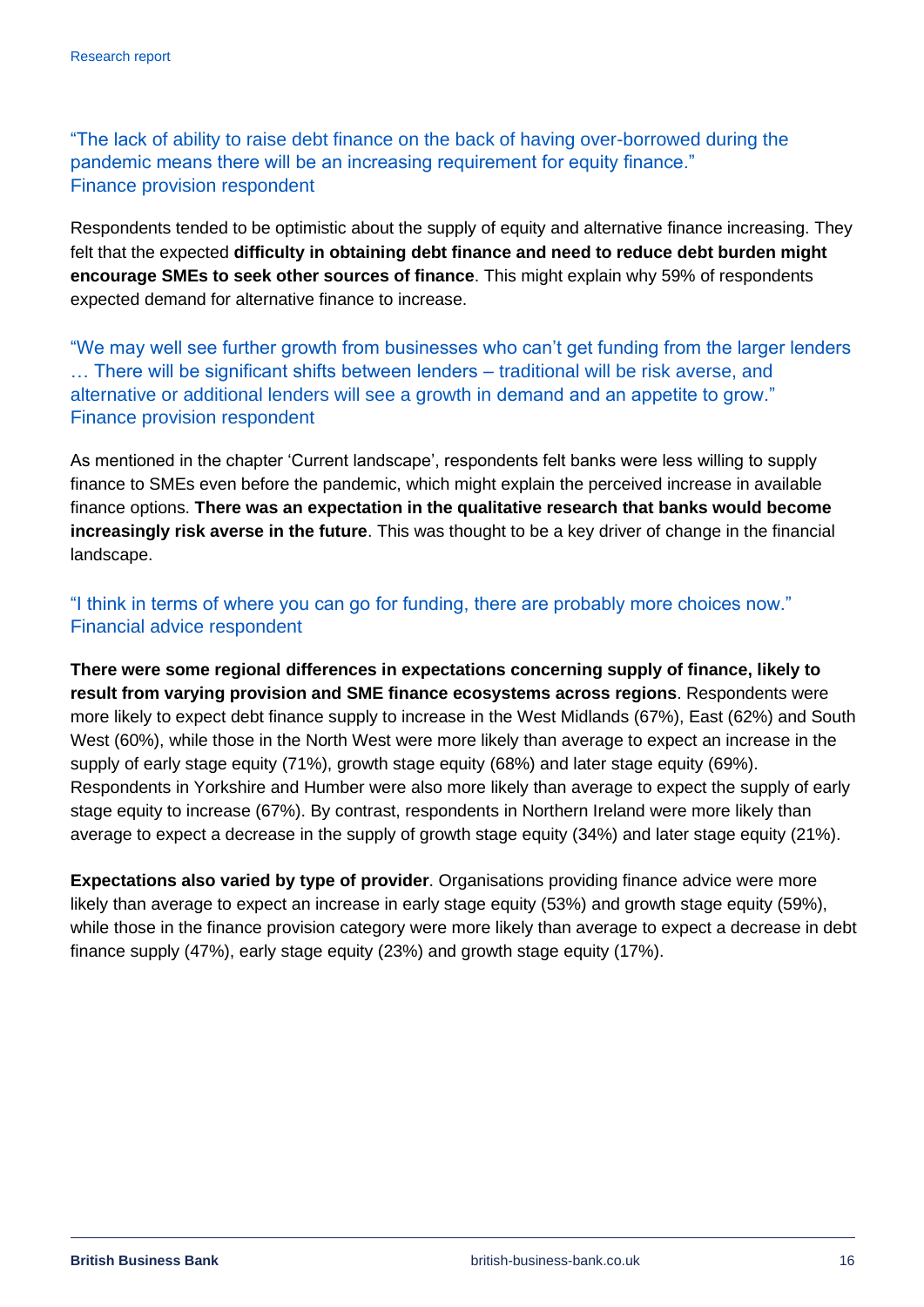# **Enhancing the ecosystem**

This section covers respondents' views of the state of the SME finance ecosystem<sup>6</sup>. It summarises perceptions of the adequacy of the ecosystem to meet SMEs' needs, and of SMEs' ability at various development stages when it comes to navigating the ecosystem. In addition, it looks at the impact of Covid-19 on the ecosystem, and respondents' expectations of changes to the ecosystem over the next 12 to 18 months.

### <span id="page-16-0"></span>**Adequacy of the finance ecosystem for SMEs**

In both the quantitative and qualitative research, respondents' **views were mixed on the adequacy of the finance ecosystem to support SMEs at various development stages**. Respondents were divided on whether the ecosystem was adequate to support SMEs starting up (45% said it was adequate and 52% inadequate), SMEs surviving in uncertain times (48% and 51%) and SMEs scaling up (56% and 42%). Respondents were more likely to be positive about the adequacy of ecosystems to support SMEs consolidating success, with seven in ten (70%) saying it was adequate, compared to a quarter (24%) who said it was inadequate. This is shown in Figure 7.



#### **Figure 7. Perceptions of the adequacy of the finance ecosystem in region/nation to support SMEs**

Base: All respondents (n=511)

Across the UK nations and regions, respondents in Scotland were more optimistic than the UK overall on the adequacy of the ecosystem for SMEs starting up (63%) and surviving in uncertain times (65%), while those in the Midlands, across both East and West, were more likely than the UK average to say the ecosystem was adequate for SMEs surviving in uncertain times (55%). Respondents in the South

<sup>&</sup>lt;sup>6</sup> This was defined as the range of actors that are involved in the finance journey for businesses, including lenders, funders, advisors, entrepreneurs and business networks.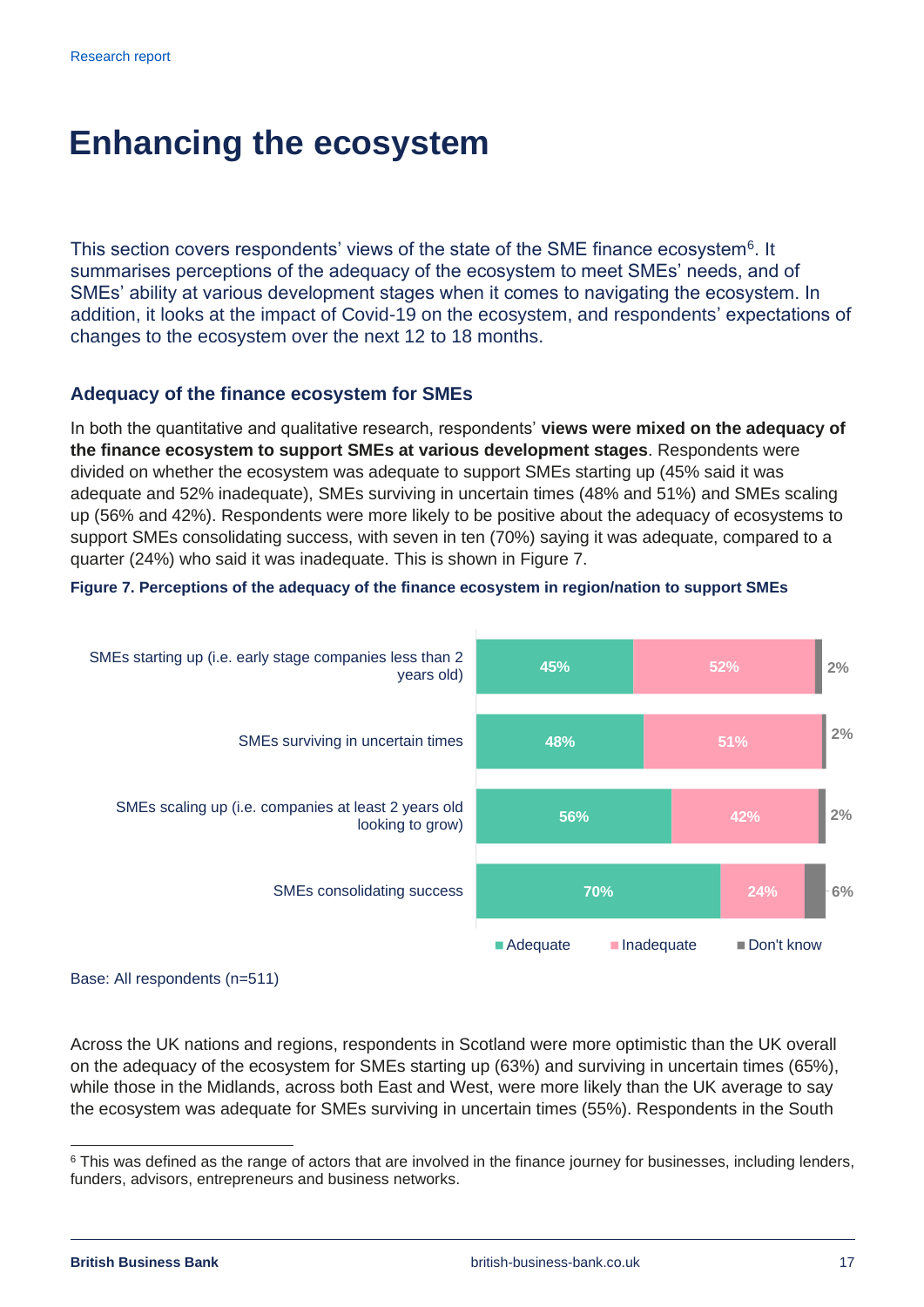West were more likely than average to say the finance ecosystem was adequate for SMEs consolidating success (85%).

## "Broadly speaking, the financial ecosystem in Scotland is pretty good. it goes back to the quality of those involved. There are lots of competitions and grants. The networks are reasonably well integrated." Financial advice respondent

**Mixed opinions about the adequacy of the system across the UK were echoed in the qualitative interviews**. While most respondents were generally satisfied with the number and variety of actors in their local ecosystems, **concerns were often raised over how accessible and well-suited the system was to support SMEs at each development stage**. As a result, respondents often described their local finance ecosystem as 'patchy', **particularly when it came to its adequacy to support startups and scale ups**.

"It can be difficult for businesses who are looking to finance the next stage after start-up, because whoever is lending money will put a lot more emphasis on the firm's finances than they did at the first stage." Finance provision respondent

**The need for more educational support and sound, impartial advice for SMEs** was frequently cited during discussions about the fitness of the ecosystem.

Furthermore, whilst they were positive overall about the way their local referral networks worked, it was frequently mentioned that these may be less accessible for businesses in remote areas. These **rural and urban differences** were frequently noted during the interviews, with respondents often mentioning a tendency among lenders to prioritise building relationships with businesses in urban areas. For example, respondents in Yorkshire, Humber and the Tees Valley were **more likely to identify a lack of referrals due to underdeveloped networks** as a barrier to SME demand for finance, than in the UK overall (33% versus 21%, respectively). These networks were felt to be worse outside of the main cities such as Leeds and Sheffield.

"Ecosystems are most effective where they get to a critical mass and people are naturally drawn to it. […] That is where you start to suffer when you go out further. […] As you go out from the centre you tend not to have as powerful an ecosystem." Finance provision respondent

Four in ten respondents (40%) felt that adequate access to finance support was available for those looking to start their own business in their region or nation. Around half (52%) thought that access to this type of support was not adequate, and the remainder (9%) did not know. **The accessibility of the ecosystem for start-ups was often questioned during the qualitative interviews**, although respondents suggested that as businesses mature, their knowledge and networking ability tends to rapidly expand.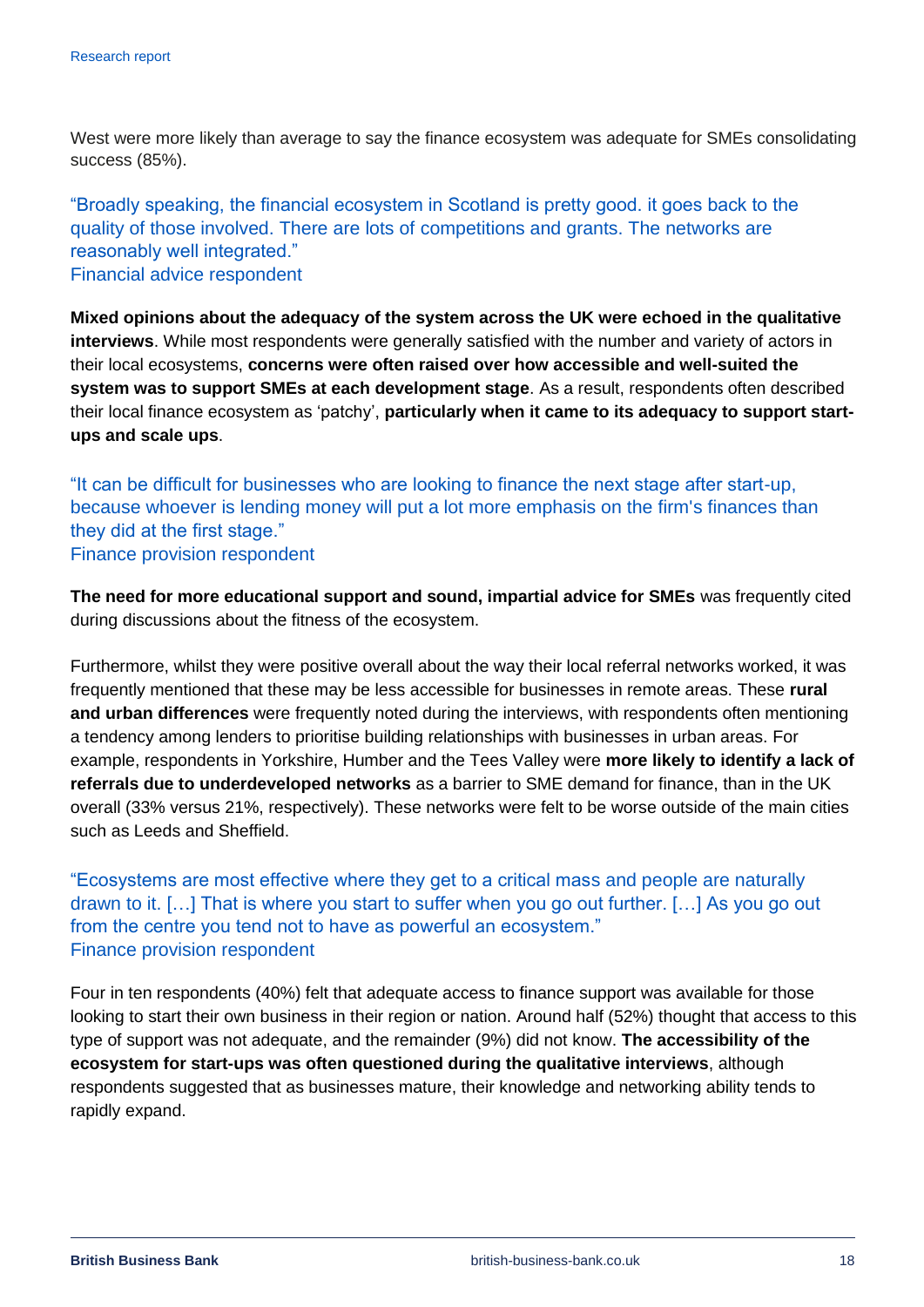"If they are a relatively small company and haven't had the necessary experience, that's where the lack of understanding is or lack of access is." Financial advice respondent

### **SMEs' ability to navigate the ecosystem**

**Lack of awareness and the need to educate businesses also emerged during discussions about SMEs' ability to navigate their local ecosystem**. This was a frequently cited barrier when it came to the level of understanding of referral systems for example.

"Businesses don't know which lenders to go to. [...] They wouldn't know how to go about it [referrals] even if the banks informed the business that they can be referred to X. […] That is a promotion, education, information issue more than anything else." Financial advice respondent

A particular concern that emerged both in the quantitative and qualitative research **was the lack of awareness of appropriate finance options and providers available** to businesses. Only around one in five respondents (18%) agreed that SMEs in their region or nation were confident in their knowledge of where to obtain information on the types of finance and specific providers available. The majority (64%) disagreed that SMEs were confident in this area.

In terms of knowledge of specific finance options, the majority of respondents (70%) said that SMEs were well informed about debt finance, but they were less likely to say SMEs were well informed about early stage equity (18%), growth stage equity (22%), later stage equity (30%) and alternative finance (29%) (see Figure 8).

### "[SMEs' knowledge of their finance options is] limited. On a scale of 1-10 somewhere between a 3 and 4 one average." Financial advice respondent

Perceived knowledge of finance providers followed a similar pattern. Respondents thought that SMEs were well informed about specific finance providers to approach for debt finance (66%), but considered them less well informed about the providers to approach for early stage equity (15%), growth stage equity (19%) later stage equity (26%) and alternative finance (29%) (see Figure 8). This was in line with findings from the SME Finance Survey where, only 16% of SMEs who were aware of equity finance said they know of specific suppliers, and 15% of those who were aware of marketplace lending<sup>7</sup> said they know of specific suppliers.

"Most business owners and business leaders know relatively little about the range of financing products available to them and find it hard to calibrate which product is the right one for the stage or growth of the business." Finance provision respondent

<sup>7</sup> Marketplace lending (also known as peer to peer lending) was used as an example for alternative finance in the SME intermediaries survey.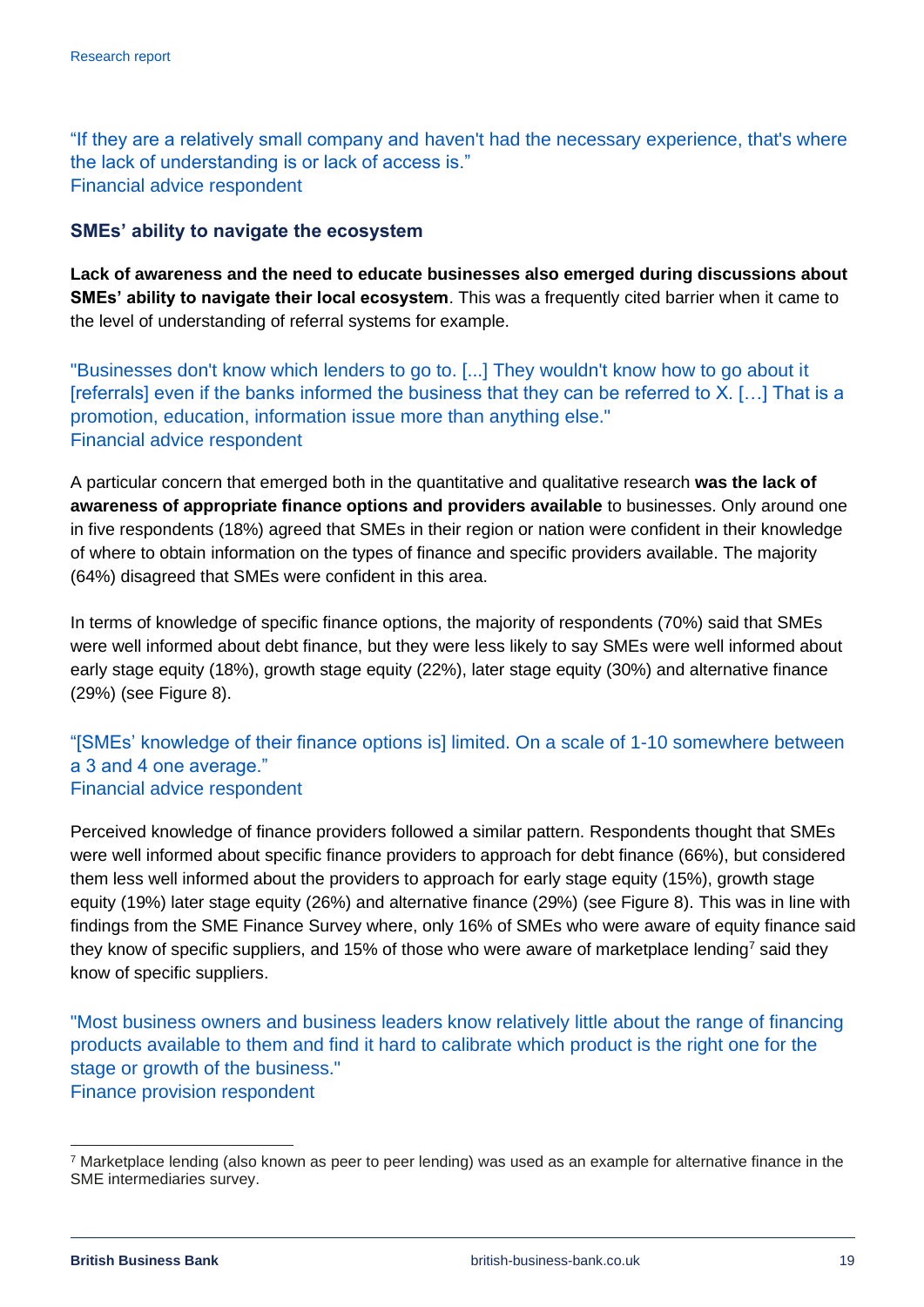![](_page_19_Figure_1.jpeg)

#### **Figure 8. Perceived level of knowledge among SMEs of finance options/specific finance providers available**

Base: All respondents (core survey) (n=303)

The lack of understanding of finance options and providers is further reinforced by **SMEs' reluctance to seek professional advice**, which, as a result, poses further barriers to access appropriate finance. Only 33% of respondents thought that SMEs in their region or nation would take paid advice when considering finance choices and options. When asked which information sources they thought were the most important when SMEs considered their finance choices and options, respondents were most likely to specify professional advisors (44%), existing finance providers (18%) and business mentors or friends and family (12%).

Accountants and banks were commonly mentioned as the traditional first port of call for SMEs seeking advice, due to their strong relationships and knowledge of businesses. Notably, respondents raised some concerns about not having traditional, well-established relationships when it comes to financial advice.

# "Networking is poor. Everything is a sales pitch these days rather than an educational platform." Financial advice respondent

Echoing findings from the quantitative research, unpaid advice through informal networks and word-ofmouth advice were also seen as playing an important role. However, the quality of this advice, particularly for start-ups, was often questioned due to the time businesses need to build-up trusted relationships.

"SMEs tend to rely on their own network of who they know for advice or support. A good SME would have built up a fairly reliable network. However, a new SME has got to go through that process of trial and error of who you trust and listen to." Financial advice respondent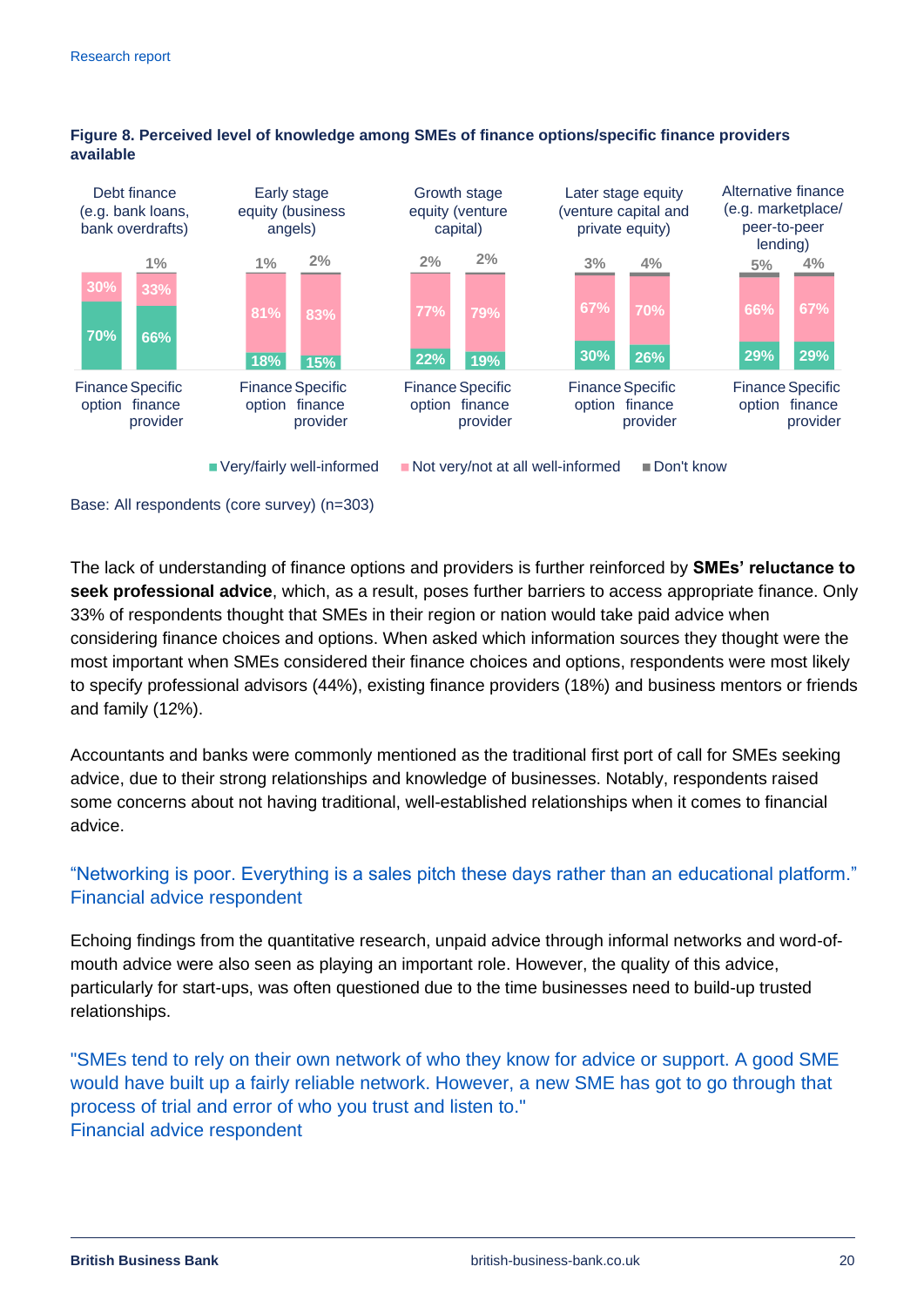# <span id="page-20-0"></span>**Developing the ecosystem for the benefit of SMEs**

**Respondents understood the importance of the finance ecosystem to support SMEs in accessing finance that is right for them**. In the qualitative interviews, respondents emphasised the **need for the ecosystem to better fulfil this role**.

The majority of respondents agreed that there were gaps in the delivery of financial advice provided by public sector organisations in their region or nation (67%), while slightly fewer agreed that there were equivalent gaps in the private sector (62%) (see Figure 9).

#### **Figure 9. Level of agreement/ disagreement of gaps in the delivery of financial advice**

There are gaps in the delivery of financial advice provided by private sector organisations in my region or nation

There are gaps in the delivery of financial advice provided by public sector organisations in my region or nation

![](_page_20_Figure_7.jpeg)

# ■ Agree Neither agree nor disagree ■ Disagree ■ Don't know

### Base: All respondents (core survey) (n=303)

This was further reinforced by findings from the qualitative interviews, where respondents expressed a need for more readily available, free and impartial advice for SMEs. Respondents thought that whilst some businesses were able to tap into the available ecosystem in order to access appropriate and reliable advice and guidance, other businesses found it less easy to do so. For these businesses, respondents thought that additional support would be helpful to enable them to identify trustworthy, neutral sources of advice, and to avoid the pitfalls of poor or inappropriate advice.

When it came to discussing what would enable this change, respondents often referred to the role of government or other public bodies as either a direct source or a funder of impartial and perhaps free business advice.

"I would love to see a single, neutral, respected third-party source of information." Financial advice respondent

"I'd say people are more trusting where it's not direct from a funder, I'd prefer to a seminar from [a] City Council, not from [a high street bank]. People know banks have something to gain, the more independent the better – industry bodies, local government, networking platform etc." Financial advice respondent

While respondents often saw the Covid-19 pandemic as a barrier to the availability of resources and businesses growth, the qualitative interviews identified some positive impacts on the connectedness of the ecosystem. According to some respondents, **the move to virtual communications during the pandemic made networking and information sessions more accessible for SMEs** and often helped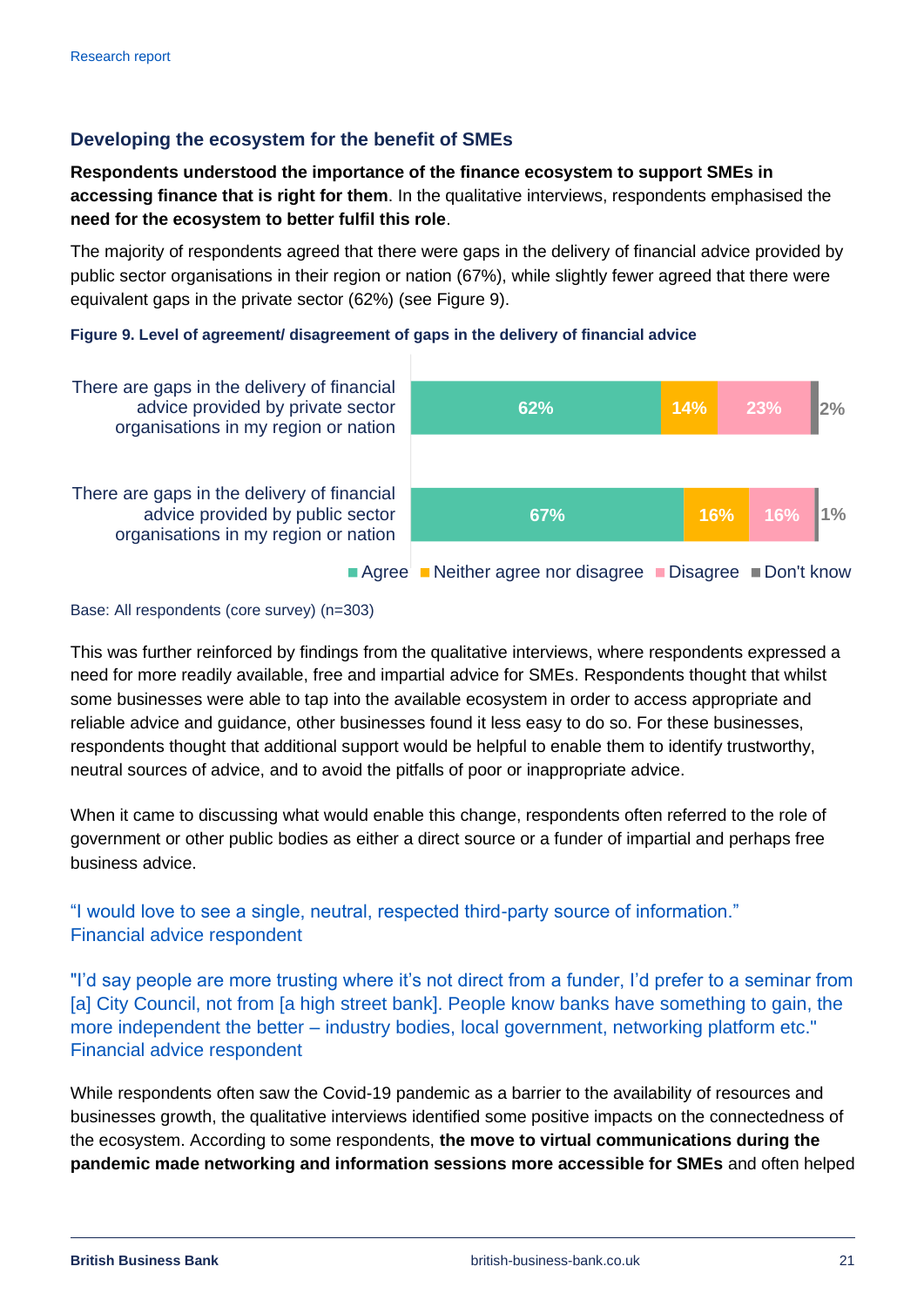to break down existing local silos, therefore incentivising a more linked and efficient ecosystem. Additionally, some respondents also noticed an increased interest among SMEs in finance options and providers as a result of the pandemic.

Respondents saw an opportunity in keeping up this momentum of increased connectedness and interest. The government's and other public bodies' role in acknowledging and addressing the current education gap, and facilitating better signposting of information sources, was also seen as a crucial enabler of change for a more efficient functioning ecosystem.

"There needs to be better signposting and a more joined up approach." Financial advice respondent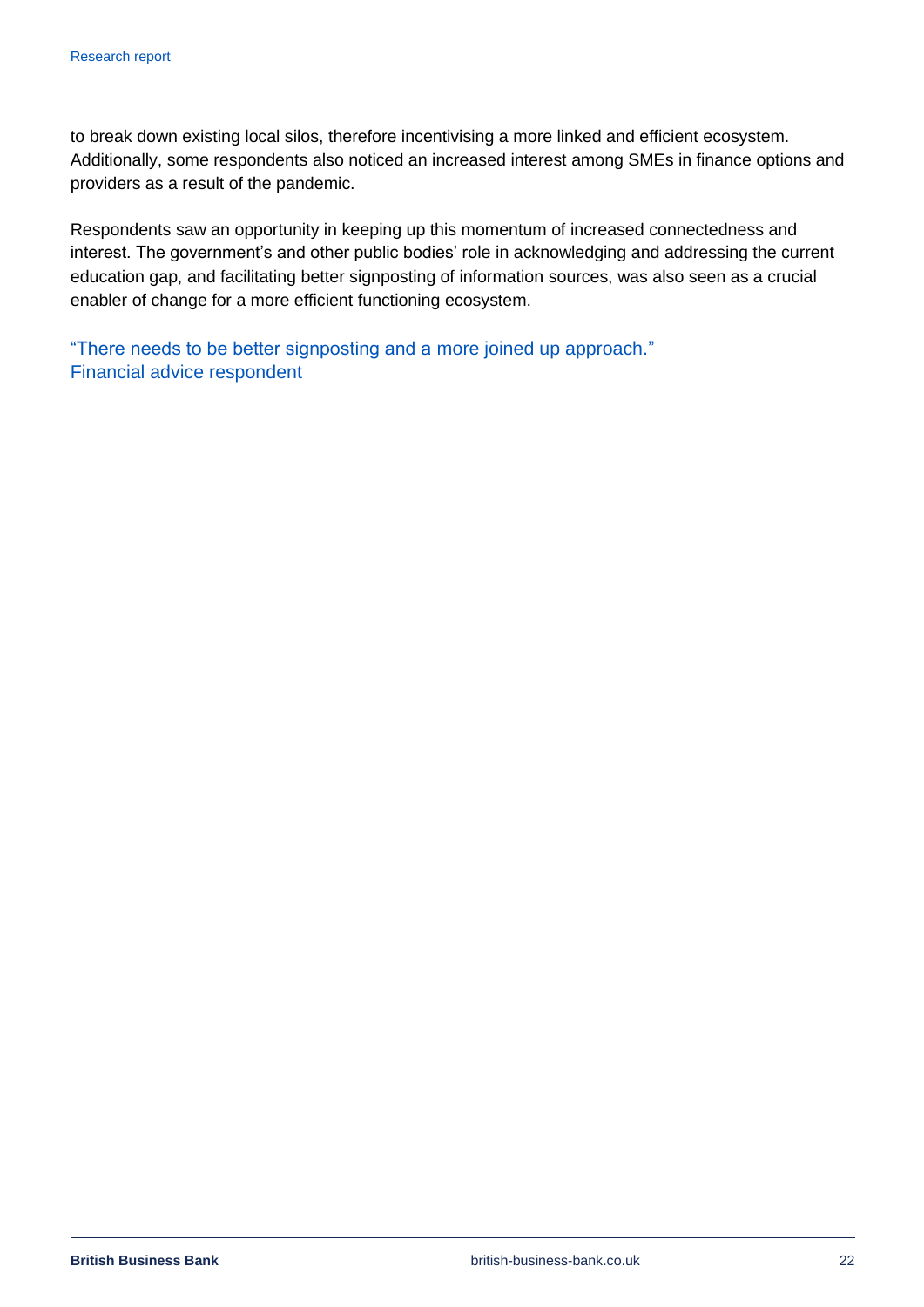# <span id="page-22-0"></span>**ESG and net zero**

**This section looks at respondents' perceptions of how relevant ESG and net zero considerations are for SMEs, the potential barriers and drivers of greener thinking, and the availability of support and finance for SMEs to take action**.

### <span id="page-22-1"></span>**Perceived importance of ESG and net zero**

**Respondents were split on the importance of ESG and net zero to SMEs**. Less than half of respondents (42%) thought that SMEs in their region or nation saw ESG as relevant to their business, while 55% said it was not very or not at all relevant. Additionally, around half of respondents (49%) thought that the UK government's net zero target was important for SMEs in their region or nation. This is shown in Figure 10.

![](_page_22_Figure_5.jpeg)

![](_page_22_Figure_6.jpeg)

Respondents were asked about the business benefits that SMEs see as being linked to ESG and net zero. **Gaining a reputational advantage, maximising new business opportunities and being able to respond to policy changes** were seen as the main reasons explaining the relevance or importance of ESG and net zero to SMEs. Meanwhile, ESG and net zero were seen as less relevant for expanding into new markets, or for reducing costs.

**In the qualitative interviews, respondents across the UK suggested that ESG and net zero considerations are in their infancy among SMEs**, with many not understanding the meaning behind them and how such considerations could bring new business opportunities. As a result, respondents commonly suggested that businesses more often see these as a costly burden both in terms of finances and personal time, rather than as a source of opportunities. This was particularly highlighted in the context of the Covid-19 pandemic, with businesses not having enough headspace and resource to

Base: All respondents (n=511)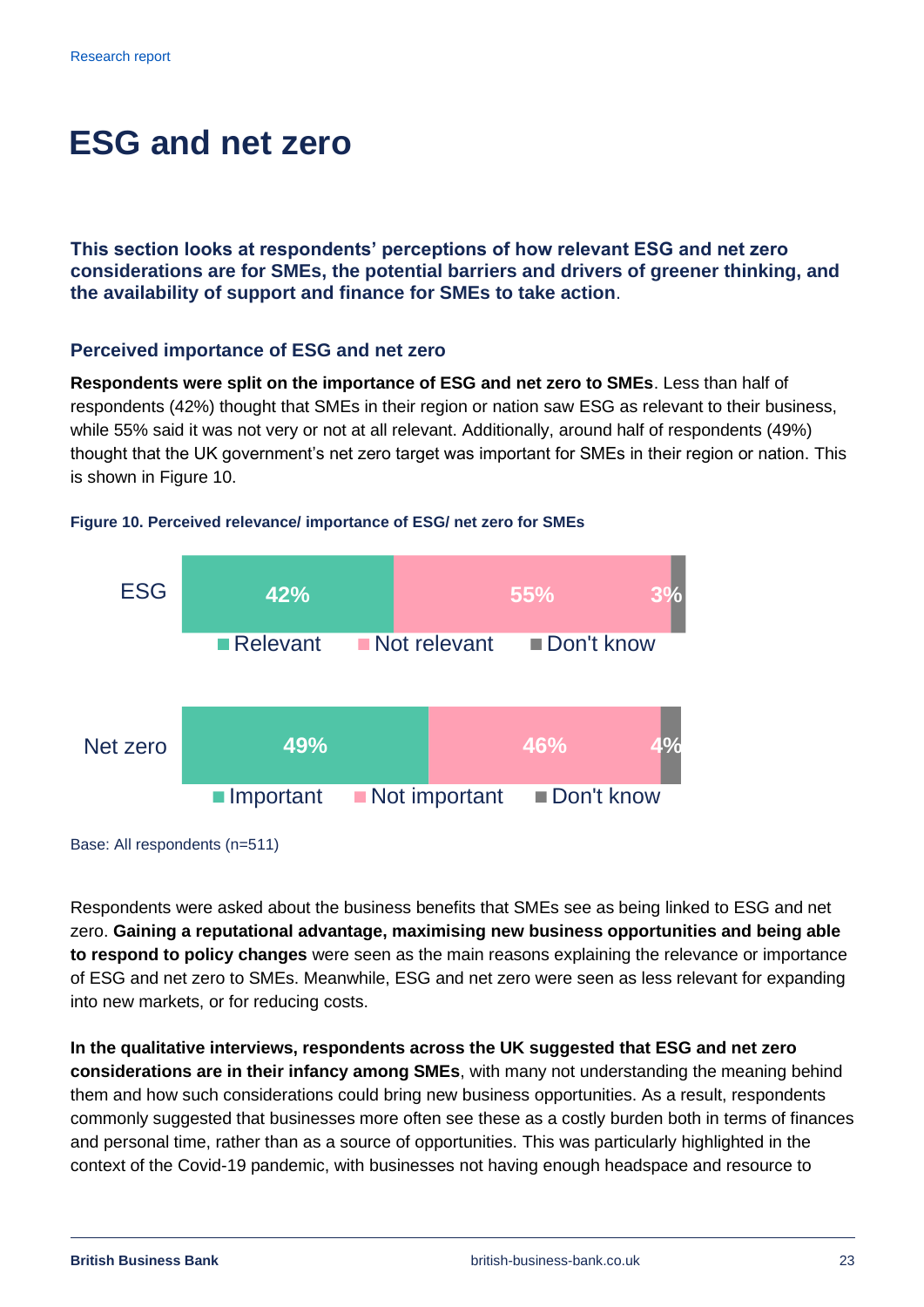prioritise green transformation. To incentivise a shift in mindsets, a need to educate businesses about the meaning and practicalities of ESG and net zero were frequently mentioned during interviews.

"An SME doesn't deal with ESG unless they're a FTSE 100 company. They don't understand what net zero means for them. If you say reducing 'your global impact, or your carbon footprint', they need interpretation. […] They need a bit of subtext to get on board with it." Financial advice respondent

One respondent described level of concern for ESG and net zero among SMEs as an **'inverse bell curve'**, it's either seen as an innate part of business' operations or not factored in at all.

"It's like an inverse bell curve. It's either incredibly important as their business is built on an ESG driver, or it's just not at all important!" Finance provision respondent

Among those interested, any concern for these was most likely to be seen as driven by **sector interest**. Additionally, some respondents highlighted **generational differences** between business leaders, with younger entrepreneurs seen as more aware and interested in ESG and net zero than their older counterparts.

"It is ingrained in the younger generation to create a firm that both makes money and does good, whereas previous generations were only concerned about making money." Financial advice respondent

**Respondents were also split on how likely it was that SMEs in their region or nation would take various actions in response to government policy changes on net zero**. Around half (52%) thought it likely that SMEs would develop new products or ways of working to reduce emissions, while 39% thought they would reduce emissions without taking on finance, 34% thought they would research net zero and understand their business's environmental impact, and 26% thought they would take on finance to invest in reducing the emissions of their business.

A reluctance to taking action was also echoed in the qualitative interviews. Respondents identified a **tendency among SMEs to see ESG and net zero-related targets as an obligation imposed on them by government without any clear incentives to act on them**.

"My idea is that government is going to have to invest public funds in enabling businesses to decarbon, and that's not yet sufficiently evident. However, it is inevitable if the UK is going to hit its climate change targets, the government is going to have to help businesses develop low carbon branches to their business processes." Finance provision respondent

### <span id="page-23-0"></span>**Access to finance for ESG and net zero goals**

**Respondents thought that access to the specific finance that SMEs needed to realise their ESG and/or net zero goals was likely to be limited**. Just one in six (17%) said SMEs had very or fairly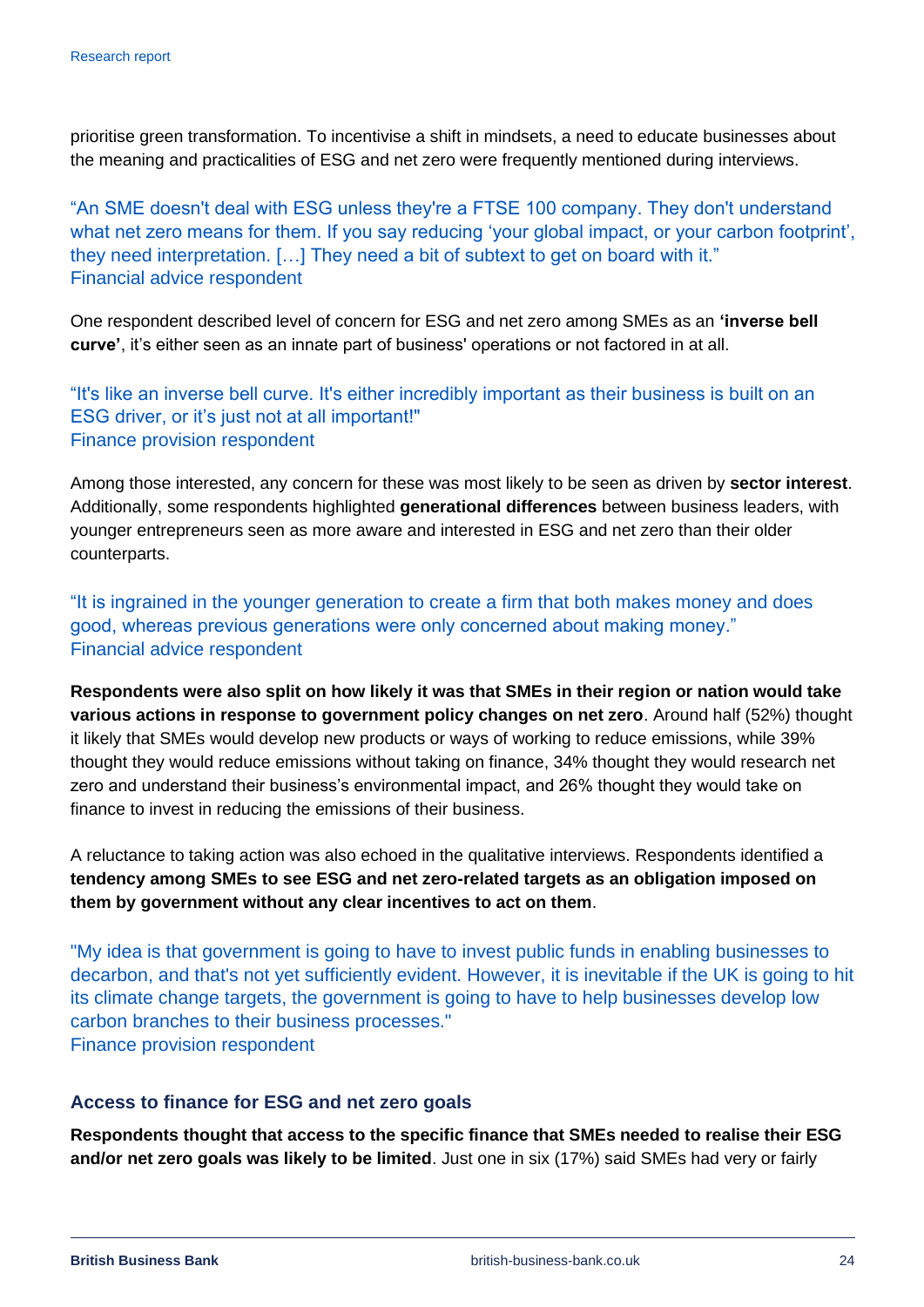good access to this type of finance, while 75%<sup>8</sup> thought there was limited access or none at all (see Figure 11).

### **Figure 11. Extent to which respondents think SMEs in their region or nation have access to the specific finance that they need to realise their ESG and/or net zero goals**

![](_page_24_Figure_3.jpeg)

Base: Respondents who think SMEs see ESG and/or net zero as relevant/important to their business (core survey) (n=178)

When respondents were asked why they thought SMEs in their region or nation didn't have good access to the specific finance needed to realise their ESG or net zero goals, the main reason given was that **SMEs were unaware of where to find the information about their finance options** (65%). Other reasons were given by around half of respondents: the lack of suitable products among existing finance providers (55%), referrals being limited by a lack of understanding of the ecosystem among advisors (50%) and the complexity and confusing nature of routes to specific finance options. In addition, some respondents thought there was limited access to the specific finance required (44%) and limited access to specialised financial providers (41%).

Lack of awareness of specific providers of funding to realise ESG or net zero goals was also raised during the qualitative interviews. This was closely linked with a lack of understanding of these issues as a whole. **Respondents suggested that ESG and net zero were rarely discussed and that talking about them would be a first step towards filling the finance gap**. As a result, respondents

<sup>&</sup>lt;sup>8</sup> Including 70% who said limited access to finance and 4% who said that there is no access to finance; These figures add up to 75% due to rounding.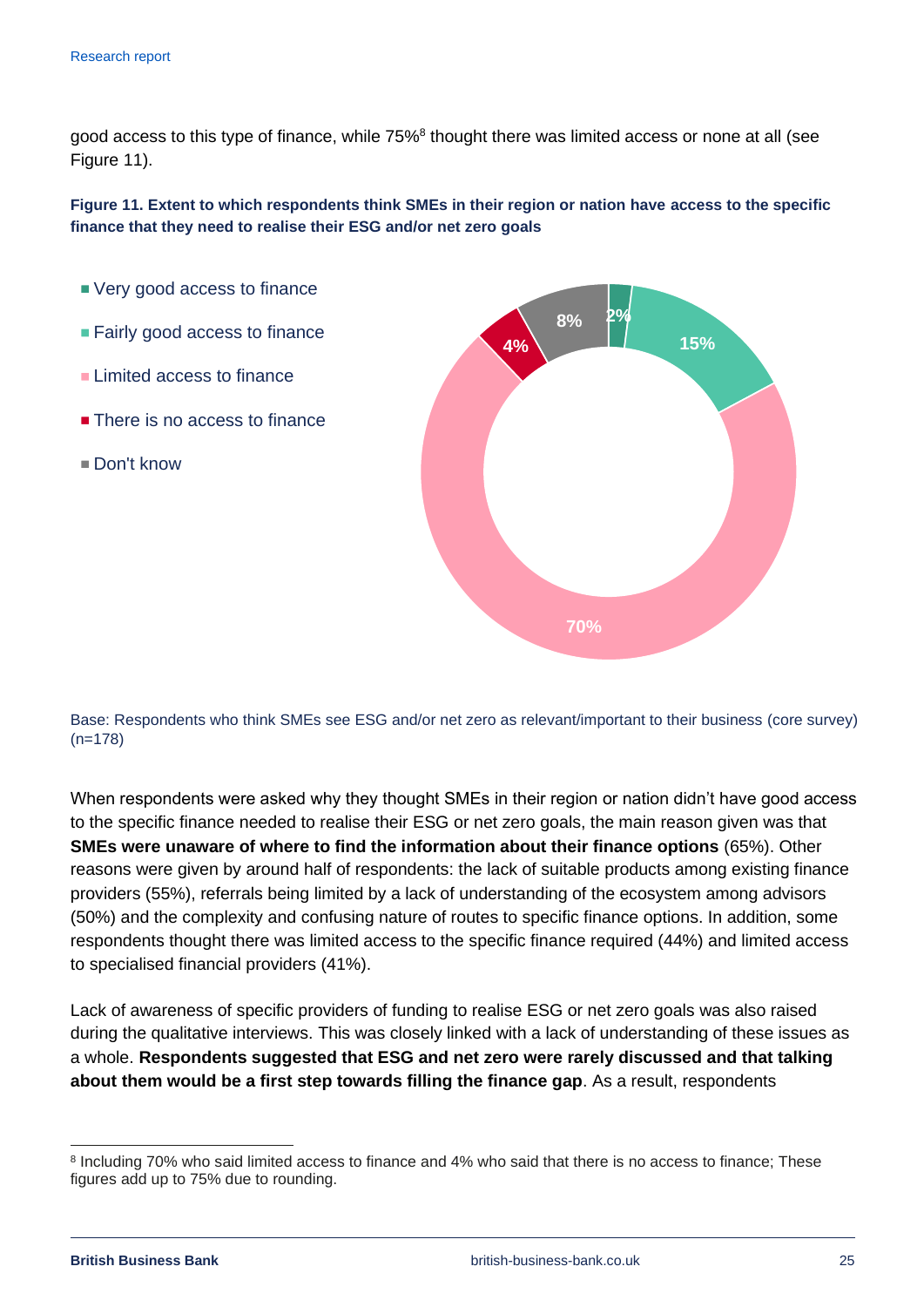suggested that finance providers need to offer both initial engagement and products for SMEs to realise these goals.

"I don't think there are gaps [in the finance available] […] I think all sides [finance providers, businesses, government] have to collaborate to identify if there are gaps in the market place, and if there are gaps, how to fill those gaps as quickly as they possibly can within a managed programme of mechanisms." Financial advice respondent

**Most respondents agreed during the qualitative interviews that the British Business Bank and other public bodies should have a role in supporting SMEs to achieve their environmental targets**. This role was often seen in helping to fill the existing knowledge gap of ESG and net zero among SMEs and signposting businesses to available funding.

"One of the things that the British Business Bank does very well is that raising awareness, so yes anything around raising awareness of what you might be able to do almost for free, then looking at what people might want to do in terms of purchasing electric vehicles rather than diesel vans .It has a role to play both in raising awareness of the issues and then delivering potential products." Research respondent

Certain products that BBB could offer to incentivise more thinking such as a non-competitive green investment fund were also mentioned, as well as making existing products greener.

"[BBB] can create investment funds that could be used for those projects only. Make them available to syndicates and other things so if they invest in low carbon projects they can have some additional funding at reasonable rates. [...This product should be] non-competitive and available for all those investors investing in low-carbon projects." Financial advice respondent

"We need to find a way of transitioning our own product suites, both the British Business Bank and our bank and the other banks and alternative funders. So each of them start to reward the behaviour and create the sustainability we want to achieve. It should be a go forward solution that rewards those milestones." Finance provision respondent

Respondents were also asked about their thoughts on BBB stepping in with a "guarantee" type product, priced with incentives (e.g. 80% guarantee, low interest) as a means to help SMEs achieve their environmental targets. This idea was well received in the qualitative interviews, although some respondents noted that this should be in parallel with educating businesses about these issues.

"It is proven in the last 12 months that if you give businesses an incentive to do something, they will take it. The danger is if you give them too big an incentive; [and as a result] not getting the right businesses to do it or businesses doing it for the sake of doing it. " Finance provision respondent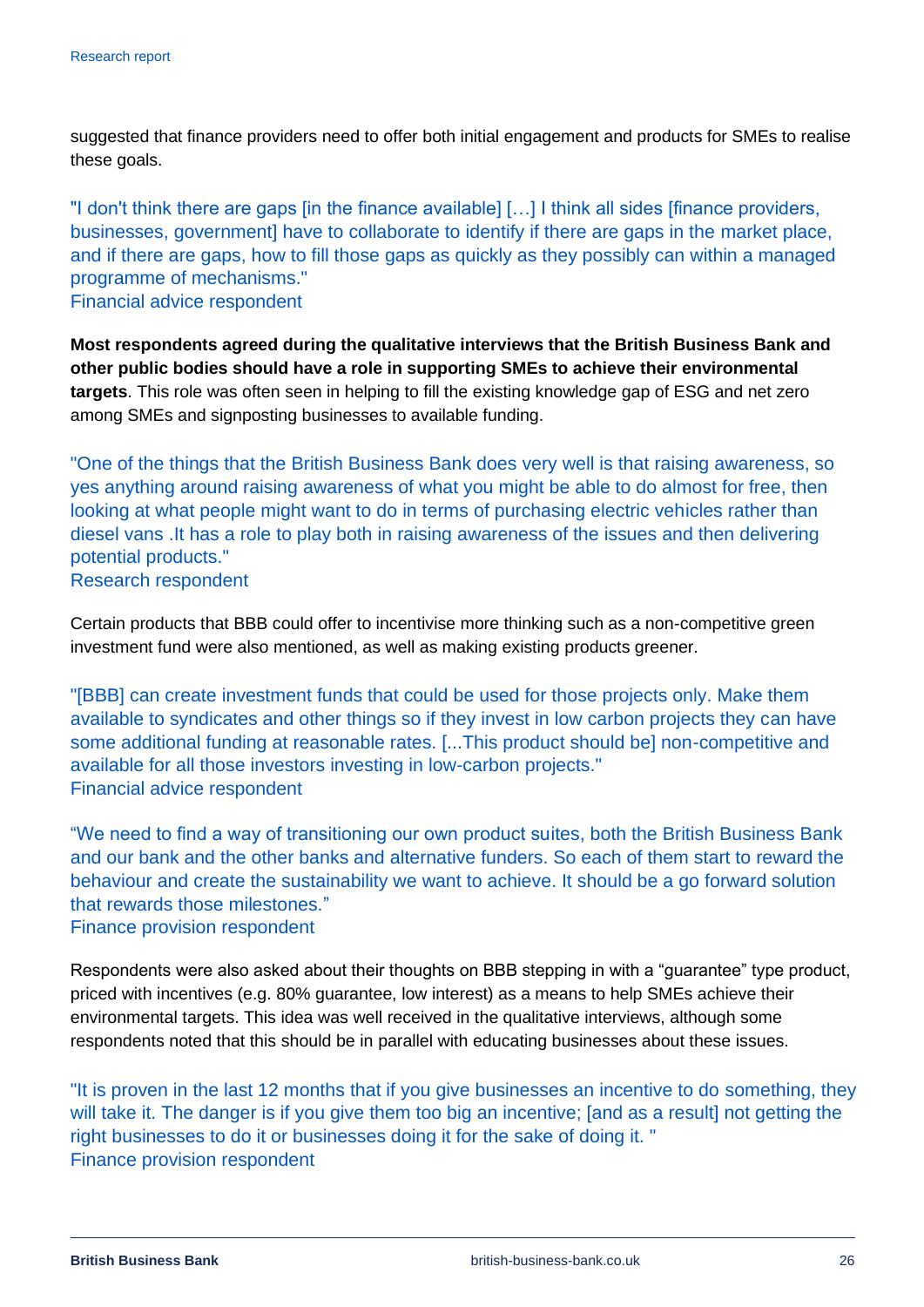Research report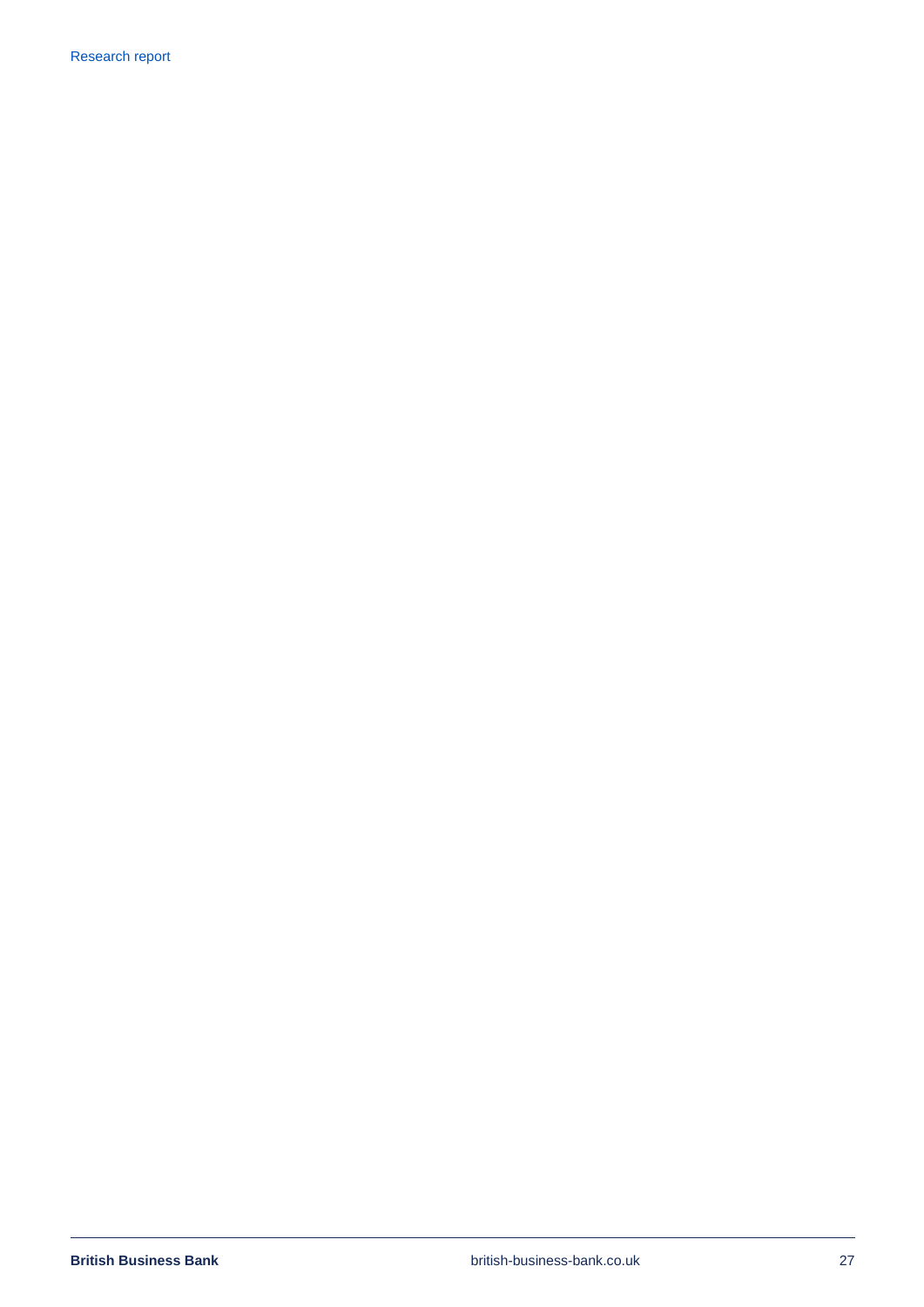# <span id="page-27-0"></span>**Conclusions**

**The research amongst finance intermediaries highlighted some key areas of strength and potential challenges for the SME finance landscape, both currently, as it emerges from the pandemic, and in the future, as the market evolves.**

- Over the next 12 to 18 months, respondents felt that SMEs' demand for finance would remain high, after demand increased due to the Covid-19 pandemic.
- A number of challenges were also identified, in the form of a lack of supply to meet ongoing demand, and lack of awareness and understanding amongst SMEs of types and providers of finance, and of reliable sources of advice.
- There was optimism about the supply of finance increasing, with respondents thinking most forms of private sector SME finance were more likely to increase than decrease over the next 12 to 18 months. However, respondents were less optimistic about the supply of debt finance over the next 12 to 18 months.
- The research highlighted the continued importance of traditional lenders for SMEs, but it suggested that SMEs' continued focus on debt finance from the larger lenders may be a concern, as respondents thought high street banks were likely to be increasingly risk-averse, and SMEs lack awareness of other sources of finance, or alternative sources of trusted advice.
- Respondents overall had mixed views on the adequacy of their local ecosystem to support SMEs. The provision of educational support, better signposting of available resources and impartial advice provided by government or other public sector bodies for SMEs was often seen as a way of strengthening ecosystems where they were described as 'patchy'.
- The need to educate SMEs was a key theme when it comes to ESG and net zero considerations. Respondents overall suggested that SMEs had a limited knowledge of the meaning and implications of these, which also correlates with a lack of awareness of finance options available for realising green objectives.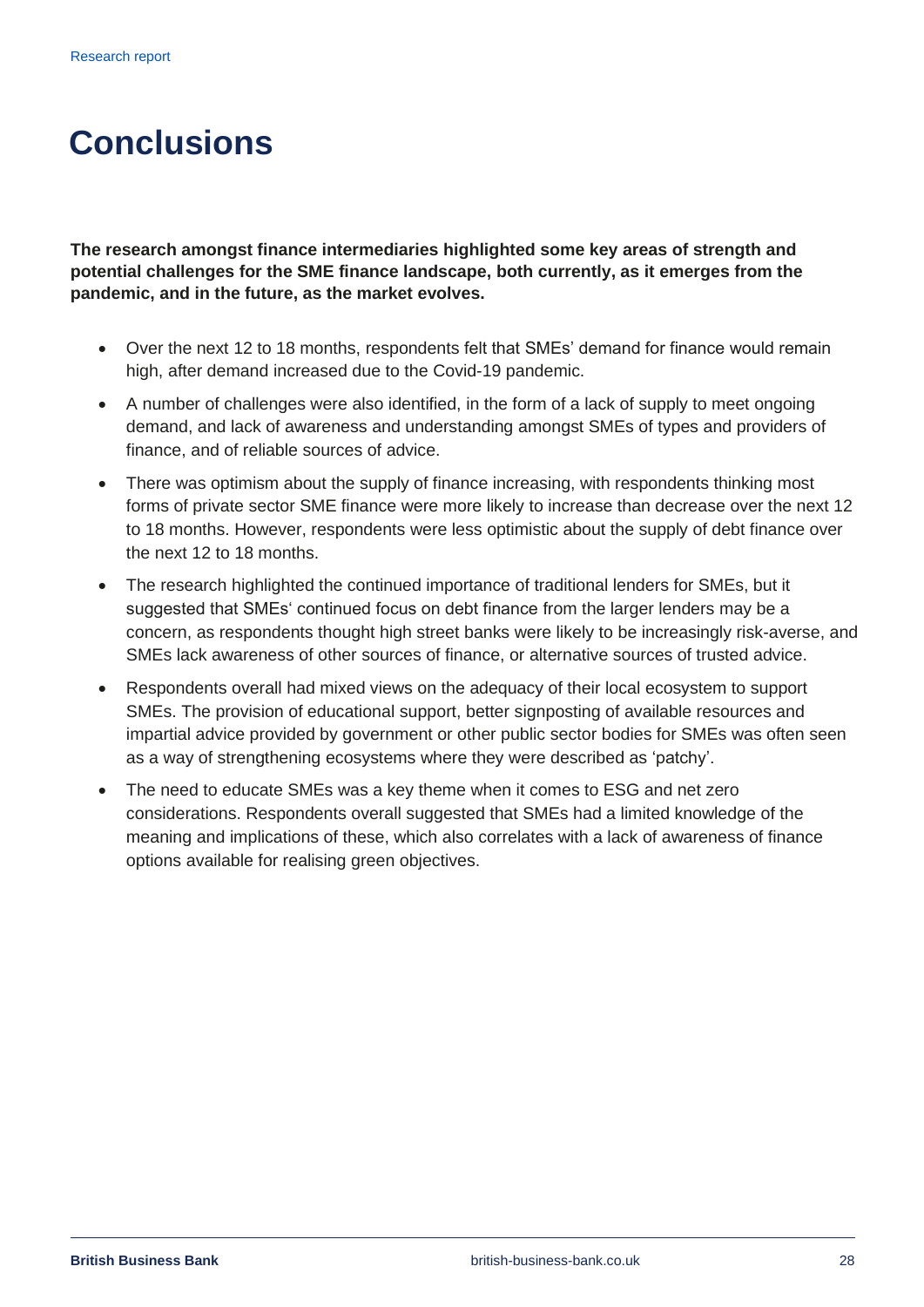# <span id="page-28-0"></span>**Annex: Methodology**

### **Overview**

British Business Bank (BBB) commissioned Ipsos MORI, an independent market research organisation, to conduct research among SME intermediaries who have been previously in contact with BBB's UK Network (UKN). In addition, the survey aimed to include the wider intermediary population by engaging with national stakeholders that represent intermediaries across the UK. Intermediaries were broadly defined as those who serve and support SMEs in their finance needs (e.g. accountants, banks, legal professionals). The research involved an online survey of 511 SME intermediaries, and 36 follow-up qualitative interviews with survey respondents. The research took place between 23rd February and 30th March 2021.

The research findings were shared at a series of UKN-hosted regional round-table events during April and May 2021, providing an opportunity for intermediaries to discuss and respond to the findings from their region or nation.

### **Online Survey**

**Ipsos MORI undertook an online survey of 511 SME intermediaries** (referred to as respondents throughout the report). Of these:

- 303 were UKN stakeholders and received a targeted email invitation to participate in the survey. These respondents completed a longer version of the survey (core survey).
- 208 were part of the wider intermediary population who completed a shorter survey via an open access survey link. The open access survey link was accessible via LinkedIn posts, targeted LinkedIn mailouts and in third party organisations' newsletters.

**Fieldwork took place between 23rd February and 21st March 2021. The full breakdown of survey completes by region or nation can be found in the table below.**

| Regions or nations the SMEs operate in that<br>the respondents engage with | All respondents (UKN stakeholders and wider<br>intermediary population) |
|----------------------------------------------------------------------------|-------------------------------------------------------------------------|
| <b>West Midlands</b>                                                       | 49                                                                      |
| <b>East Midlands</b>                                                       | 106                                                                     |
| <b>East of England</b>                                                     | 52                                                                      |
| <b>North East England</b>                                                  | 45                                                                      |
| <b>Yorkshire &amp; Humber</b>                                              | 58                                                                      |
| <b>North West England</b>                                                  | 62                                                                      |
| <b>South West England</b>                                                  | 68                                                                      |
| London                                                                     | 41                                                                      |
| South East England (excl. London)                                          | 48                                                                      |
| <b>Wales</b>                                                               | 36                                                                      |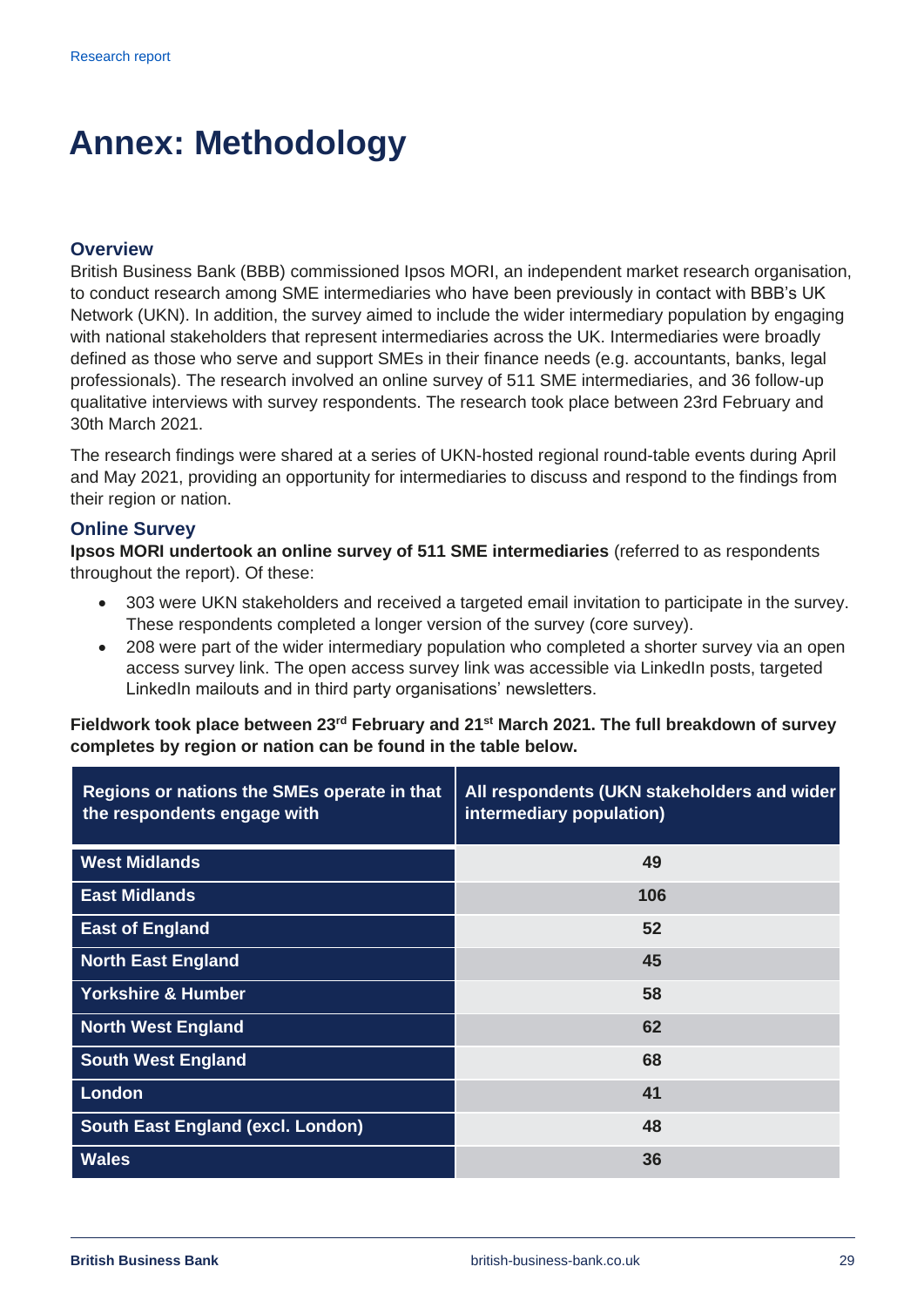| <b>Scotland</b>          | 43  |
|--------------------------|-----|
| <b>Northern Ireland</b>  | 47  |
| All of the UK            | 73  |
| <b>Outside of the UK</b> | 29  |
| <b>TOTAL</b>             | 511 |

The data have not been weighted. The survey results are subject to margins of error, which vary with the size of the sample and the percentage figure concerned. For all percentage results, subgroup differences by region have been highlighted throughout the report only where statistically significant (at the 95% level of confidence).

### **In-depth interviews**

**Ipsos MORI also carried out 36 in-depth follow-up interviews via phone to gain further qualitative insights from UKN survey respondents**. Fieldwork for the qualitative interviews took place between 10<sup>th</sup> March and 30<sup>th</sup> March 2021. A breakdown of in-depth interview respondents by region or nation and by role can be found below.

|                                                                                      | <b>Intermediary category</b>       |                                   |                 |                         |
|--------------------------------------------------------------------------------------|------------------------------------|-----------------------------------|-----------------|-------------------------|
| <b>Regions or nations the</b><br>SMEs operate in that the<br>respondents engage with | <b>Finance</b><br><b>Provision</b> | <b>Financial</b><br><b>Advice</b> | <b>Research</b> | <b>Total interviews</b> |
| <b>West Midlands</b>                                                                 | $\bf{0}$                           | $\overline{3}$                    | $\bf{0}$        | 3                       |
| <b>East Midlands</b>                                                                 | $\mathbf 1$                        | $\overline{2}$                    | $\bf{0}$        | $\overline{3}$          |
| <b>East of England</b>                                                               | 1                                  | $\overline{2}$                    | 0               | $\overline{3}$          |
| <b>North East England</b>                                                            | $\bf{0}$                           | $\overline{2}$                    | $\mathbf{1}$    | $\overline{3}$          |
| <b>Yorkshire &amp; Humber</b>                                                        | $\bf{0}$                           | $\overline{3}$                    | $\bf{0}$        | $\overline{3}$          |
| <b>North West England</b>                                                            | 1                                  | $\overline{2}$                    | $\bf{0}$        | $\overline{3}$          |
| <b>South West England</b>                                                            | 1                                  | 1                                 | 1               | 3                       |
| London                                                                               | $\bf{0}$                           | $\overline{\mathbf{3}}$           | $\bf{0}$        | $\overline{\mathbf{3}}$ |
| South East England (excl.<br>London)                                                 | $\overline{1}$                     | $\overline{2}$                    | $\bf{0}$        | 3                       |
| <b>Wales</b>                                                                         | $\overline{2}$                     | $\mathbf 1$                       | $\bf{0}$        | $\overline{3}$          |
| <b>Scotland</b>                                                                      | 1                                  | $\overline{2}$                    | $\bf{0}$        | $\overline{\mathbf{3}}$ |
| <b>Northern Ireland</b>                                                              | 1                                  | $\overline{2}$                    | $\bf{0}$        | $\overline{3}$          |
| <b>TOTAL</b>                                                                         | 9                                  | 25                                | $\overline{2}$  | 36                      |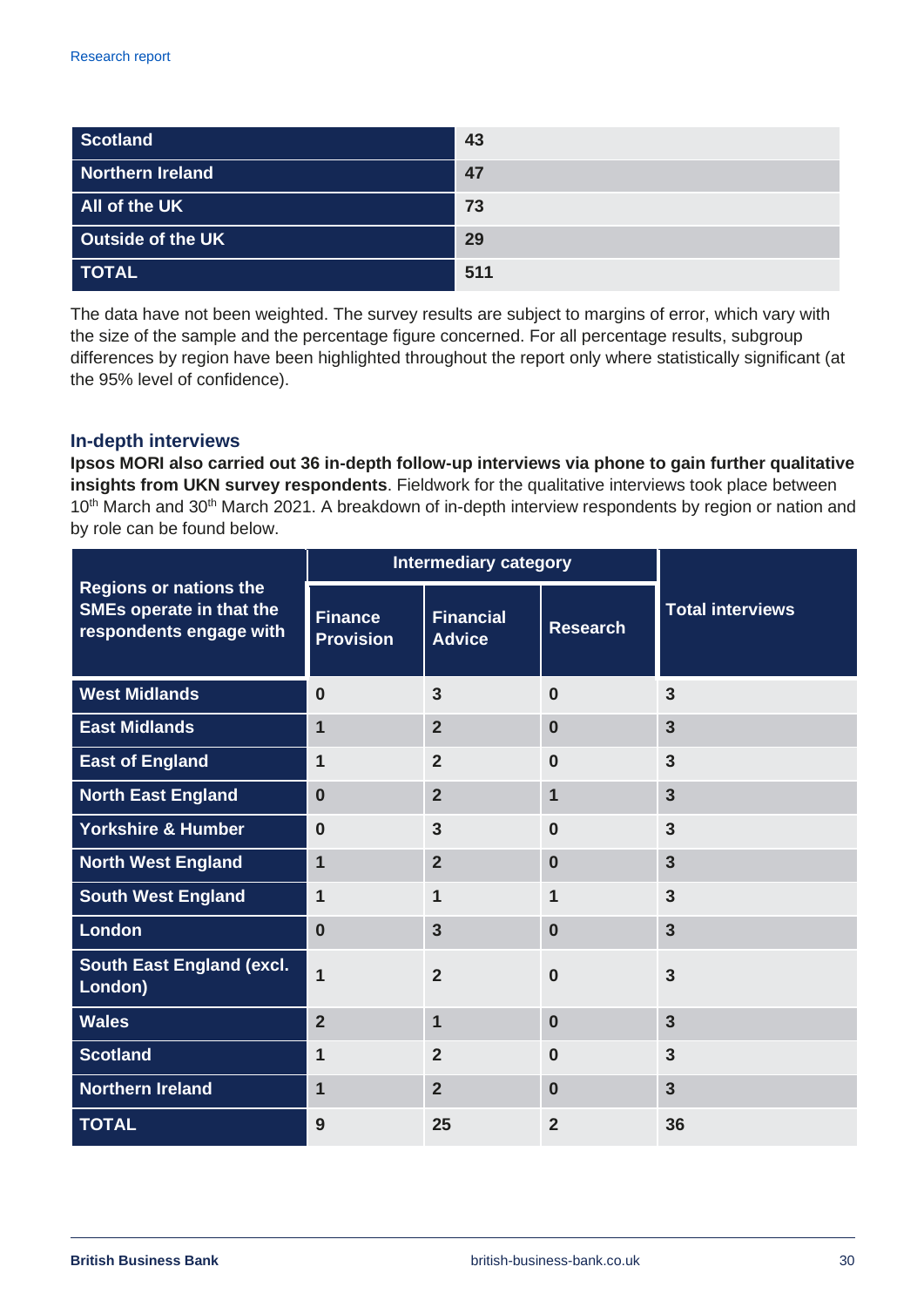The qualitative research provided depth and more nuanced insights into SME intermediaries' views on the issues covered in the research. The findings reported here represent common themes emerging across multiple interviews. Examples and direct quotes are provided to illustrate the findings. However, as with any qualitative findings, these are intended to provide depth of insight rather than to be statistically representative.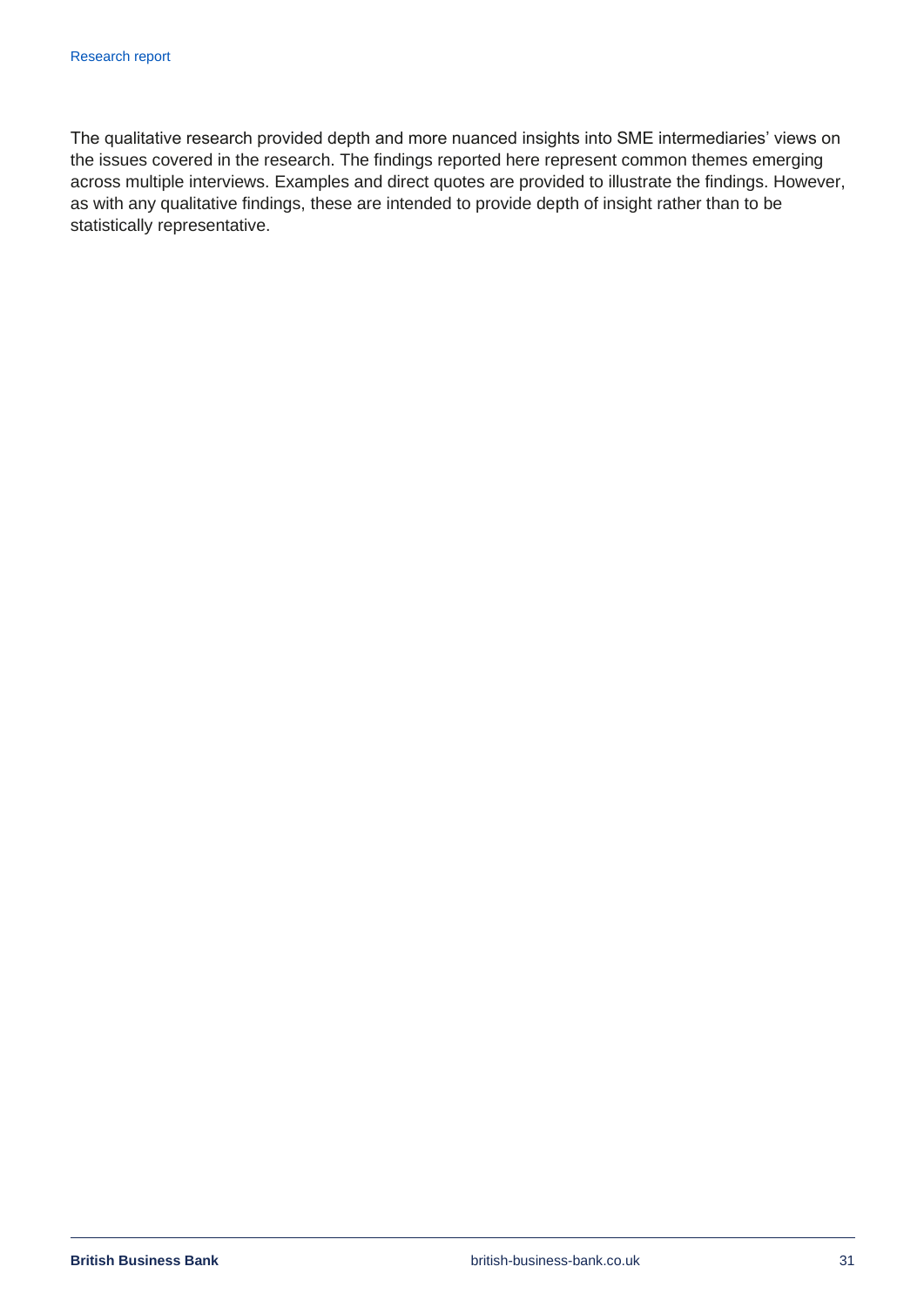# <span id="page-31-0"></span>**Legal notices**

**Disclaimer: The British Business Bank has made every effort to use reliable, up to date and comprehensive information and analysis, but no representation, express or implied, is made by British Business Bank plc and its subsidiaries as to the completeness or accuracy of any facts or opinions contained in this report. Recipients should seek their own independent legal, financial, tax, accounting or regulatory advice before making any decision based on the information contained herein. This report is not investment advice. The British Business Bank accepts no liability for any loss arising from any action taken or refrained from as a result of information contained in this report.**